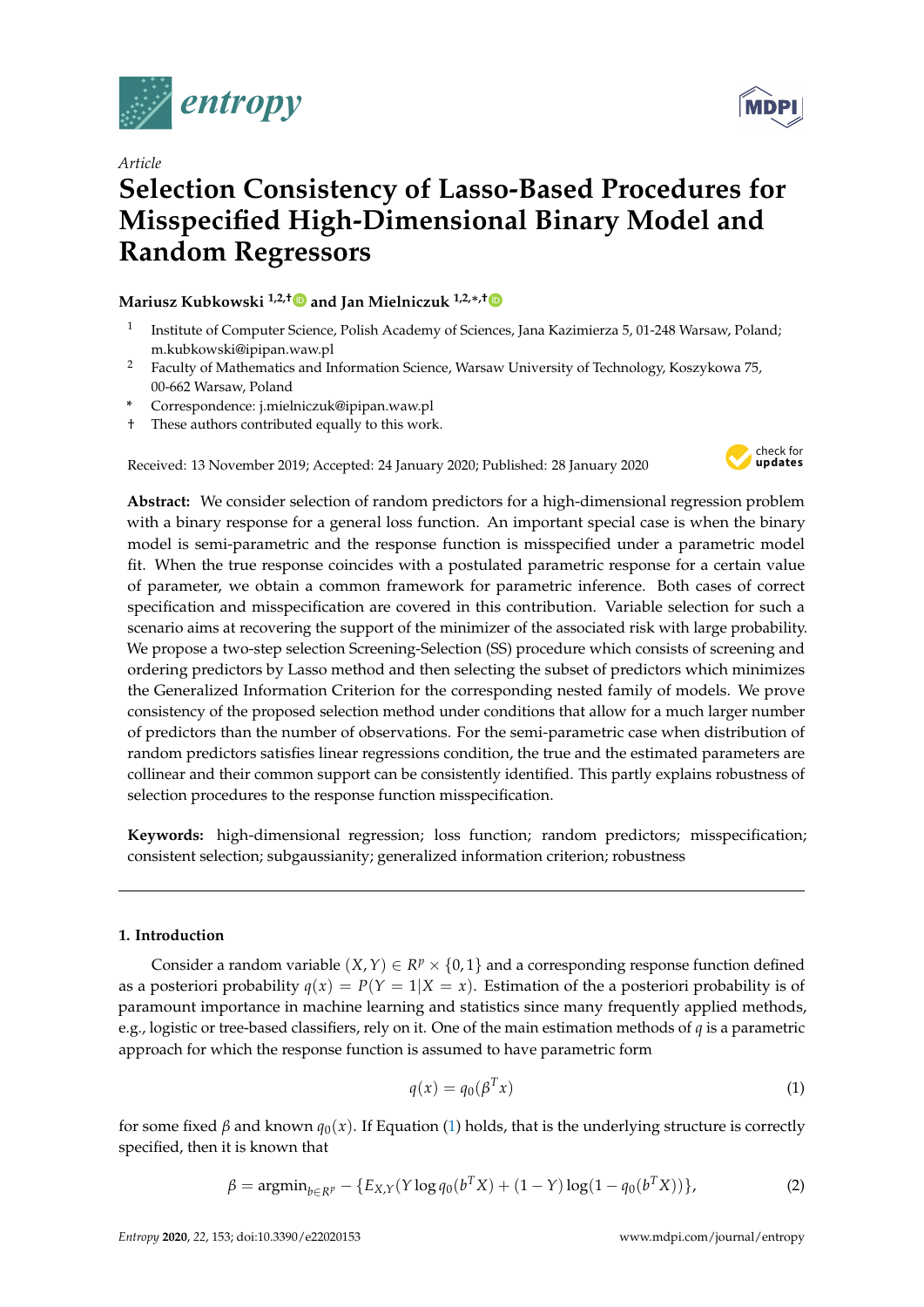or, equivalently (cf., e.g., [\[1\]](#page-26-0))

<span id="page-1-0"></span>
$$
\beta = \operatorname{argmin}_{b} E_X KL(q(X), q_0(X^T b)), \tag{3}
$$

where  $E_X f(X)$  is the expected value of a random variable  $f(X)$  and  $KL(q(X), q_0(X^Tb))$  is Kullback–Leibler distance between the binary distributions with success probabilities  $q(X)$  and  $q_0(X^T b)$ :

$$
KL(q(X), q_0(X^T b)) = q(X) \log \frac{q(X)}{q_0(X^T b)} + (1 - q(X)) \log \frac{1 - q(X)}{1 - q_0(X^T b)}.
$$

The equalities in Equations [\(2\)](#page-0-1) and [\(3\)](#page-1-0) form the theoretical underpinning of (conditional) maximum likelihood (ML) method as the expression under the expected value in Equation [\(2\)](#page-0-1) is the conditional log-likelihood of *Y* given *X* in the parametric model. Moreover, it is a crucial property needed to show that ML estimates of *β* under appropriate conditions approximate *β*.

However, more frequently than not, the model in Equation [\(1\)](#page-0-0) does not hold, i.e., response *q* is misspecified and ML estimators do not approximate *β*, but the quantity defined by the right-hand side of Equation [\(3\)](#page-1-0), namely

<span id="page-1-1"></span>
$$
\beta^* = \operatorname{argmin}_{b} E_X KL(q(X), q_0(X^T b)), \tag{4}
$$

Thus, parametric fit using conditional ML method, which is the most popular approach to modeling binary response, also has very intuitive geometric and information-theoretic flavor. Indeed, fitting a parametric model, we try to approximate the *β* <sup>∗</sup> which yields averaged KL projection of unknown *q* on set of parametric models  $\{q_0(b^T x)\}_{b \in R^p}$ . A typical situation is a semi-parametric framework the true response function satisfies when

<span id="page-1-2"></span>
$$
q(x) = \tilde{q}(\beta^T x) \tag{5}
$$

for some unknown  $\tilde{q}(x)$  and the model in Equation [\(1\)](#page-0-0) is fitted where  $\tilde{q} \neq q_0$ . An important problem is then how  $\beta^*$  in Equation [\(4\)](#page-1-1) relates to  $\beta$  in Equation [\(5\)](#page-1-2). In particular, a frequently asked question is what can be said about a support of  $\beta = (\beta_1, \ldots, \beta_p)^T$ , i.e., the set  $\{i : \beta_i \neq 0\}$ , which consists of indices of predictors which truly influence *Y*. More specifically, an interplay between supports of *β* and analogously defined support of  $\beta^*$  is of importance as the latter is consistently estimated and the support of ML estimator is frequently considered as an approximation of the set of true predictors. Variable selection, or equivalently the support recovery of *β* in high-dimensional setting, is one of the most intensively studied subjects in contemporary statistics and machine learning. This is related to many applications in bioinformatics, biology, image processing, spatiotemporal analysis, and other research areas (see [\[2](#page-26-1)[–4\]](#page-26-2)). It is usually studied under a correct model specification, i.e., under theassumption that data are generated following a given parametric model (e.g., logistic or, in the case of quantitative *Y*, linear model).

Consider the following example: let  $\tilde{q}(x) = q_L(x^3)$ , where  $q_L(x) = e^x/(1 + e^x)$  is the logistic function. Define regression model by  $P(Y = 1|X) = \tilde{q}(\beta^T X) = q_L((X_1 + X_2)^3)$ , where  $X = (X_1, \ldots, X_p)$  is  $N(0, I_{p \times p})$ -distributed vector of predictors,  $p > 2$  and  $\beta = (1, 1, 0, \ldots, 0) \in R^p$ . Then, the considered model will obviously be misspecified when the family of logistic models is fitted. However, it turns out in this case that, as *X* is elliptically contoured,  $\beta^* = \eta \beta = \eta(1,1,0,\ldots,0)$  and  $\eta \neq 0$  (see [\[5\]](#page-27-0)) and thus supports of  $\beta$  and  $\beta^*$  coincide. Thus, in this case, despite misspecification variable selection, i.e., finding out that  $X_1$  and  $X_2$  are the only active predictors, it can be solved using the methods described below.

For recent contributions to the study of Kullback–Leibler projections on logistic model (which coincide with Equation [\(4\)](#page-1-1) for a logistic loss, see below) and references, we refer to the works of Kubkowski and Mielniczuk [\[6\]](#page-27-1), Kubkowski and Mielniczuk [\[7\]](#page-27-2) and Kubkowski [\[8\]](#page-27-3). We also refer to the work of Lu et al. [\[9\]](#page-27-4), where the asymptotic distribution of adaptive Lasso is studied under misspecification in the case of fixed number of deterministic predictors. Questions of robustness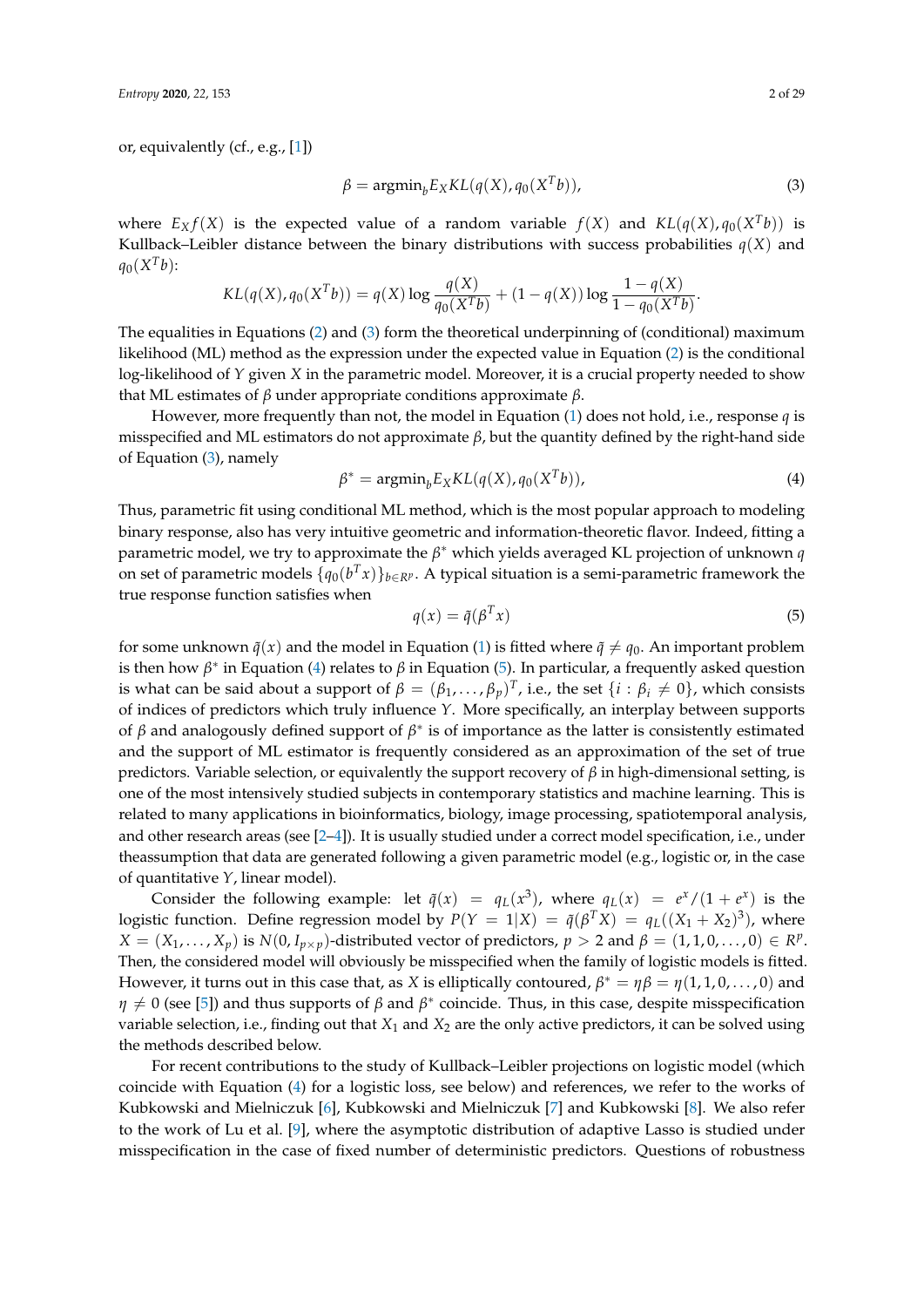analysis evolve around an interplay between  $\beta$  and  $\beta^*$ , in particular under what conditions the directions of *β* and *β*<sup>\*</sup> coincide (cf. the important contribution by Brillinger [\[10\]](#page-27-5) and Ruud [\[11\]](#page-27-6)).

In the present paper, we discuss this problem in a more general non-parametric setting. Namely, the minus conditional log-likelihood  $-(y \log q_0(b^T x + (1-y) \log(1 - q_0(b^T x))$  is replaced by a general loss function of the form

$$
l(b, x, y) = \rho(b^T x, y), \tag{6}
$$

where  $\rho: R \times \{0,1\} \to R$  is some function,  $b, x \in R^p, y \in \{0,1\}$ , and

$$
R(b) = E_{X,Y}l(b, X, Y)
$$

is the associated risk function for  $b \in R^p$ . Our aim is to determine a support of  $\beta^*$ , where

<span id="page-2-1"></span>
$$
\beta^* = \operatorname{argmin}_{b \in R^{p_n}} R(b). \tag{7}
$$

Coordinates of  $\beta^*$  corresponding to non-zero coefficients are called active predictors and vector  $\beta^*$  the pseudo-true vector.

The most popular loss functions are related to minus log-likelihood of specific parametric models such as logistic loss

$$
l_{logist}(b, x, y) = -yb^{T}x + log(1 + exp(b^{T}x))
$$

related to  $q_0(b^T x) = \exp(b^T x)/(1 + \exp(b^T x)$ , probit loss

$$
l_{probit}(b, x, y) = -y \log \Phi(b^T x) + (1 - y) \log(1 - \Phi(b^T x))
$$

related to  $q_0(b^Tx) = \Phi(b^Tx)$ , or quadratic loss  $l_{lin}(b,x,y) = (y - b^Tx)^2/2$  related to linear regression and quantitative response. Other losses which do not correspond to any parametric model such as Huber loss (see [\[12\]](#page-27-7)) are constructed with a specific aim to induce certain desired properties of corresponding estimators such as robustness to outliers. We show in the following that variable selection problem can be studied for a general loss function imposing certain analytic properties such as its convexity and Lipschitz property.

For fixed number *p* of predictors smaller than sample size *n*, the statistical consequences of misspecification of a semi-parametric regression model were intensively studied by H. White and his collaborators in the 1980s. The concept of a projection on the fitted parametric model is central to these investigations which show how the distribution of maximum likelihood estimator of  $\beta^*$  centered by *β* ∗ changes under misspecification (cf. e.g., [\[13](#page-27-8)[,14\]](#page-27-9)). However, for the case when *p* > *n*, the maximum likelihood estimator, which is a natural tool for fixed  $p \le n$  case, is ill-defined and a natural question arises: What can be estimated and by what methods?

The aim of the present paper is to study the above problem in high-dimensional setting. To this end, we introduce two-stage approach in which the first stage is based on Lasso estimation (cf., e.g., [\[2\]](#page-26-1))

<span id="page-2-0"></span>
$$
\hat{\beta}_L = \operatorname{argmin}_{b \in R^{pn}} \{ R_n(b) + \lambda_L \sum_{i=1}^{p_n} |b_i| \}
$$
\n(8)

where  $b = (b_1, \ldots, b_{p_n})^T$  and the empirical risk  $R_n(b)$  corresponding to  $R(b)$  is

$$
R_n(b) = n^{-1} \sum_{i=1}^n \rho(b^T X_i, Y_i).
$$

Parameter  $\lambda_L > 0$  is Lasso penalty, which penalizes large  $l_1$ -norms of potential candidates for a solution. Note that the criterion function in Equation [\(8\)](#page-2-0) for  $\rho(s, y) = \log(1 + \exp(-s(2y - 1))$  can be viewed as penalized empirical risk for the logistic loss. Lasso estimator is thoroughly studied in the case of the linear model when considered loss is square loss (see, e.g., [\[2,](#page-26-1)[4\]](#page-26-2) for references and overview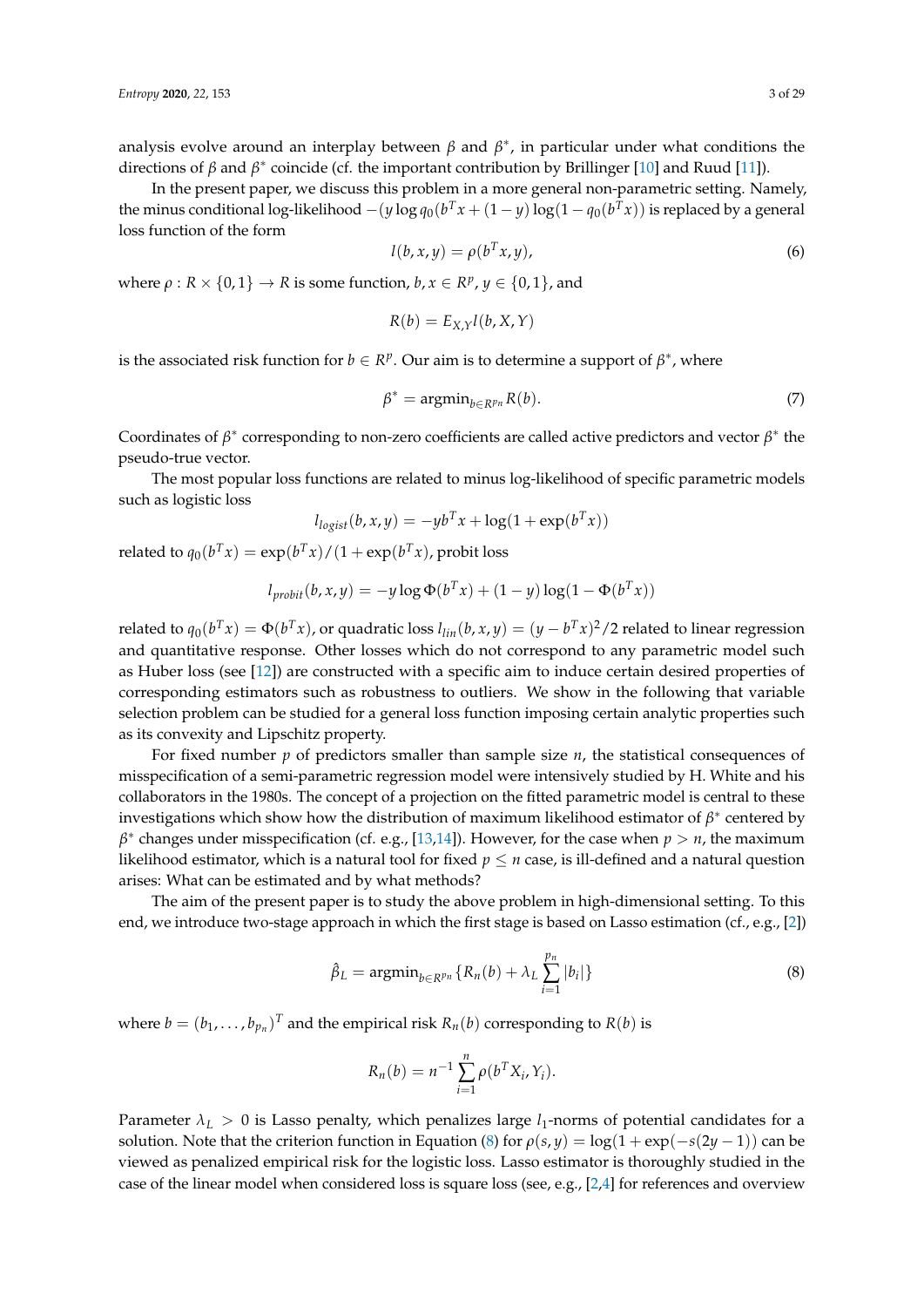of the subject) and some of the papers treat the case when such model is fitted to *Y*, which is not necessarily linearly dependent on regressors (cf. [\[15\]](#page-27-10)). In this case, regression model is misspecified with respect to linear fit. However, similar results are scarce for other scenarios such as logistic fit under misspecification in particular. One of the notable exceptions is Negahban et al. [\[16\]](#page-27-11), who studied the behavior of Lasso estimate i for a general loss function and possibly misspecified models.

The output of the first stage is Lasso estimate *β*ˆ *<sup>L</sup>*. The second stage consists in ordering of predictors according to the absolute values of corresponding non-zero coordinates of Lasso estimator and then minimization of Generalized Information Criterion (GIC) on the resulting nested family. This is a variant of SOS (Screening-Ordering-Selection) procedure introduced in [\[17\]](#page-27-12). Let  $\hat{s}^*$  be the model chosen by GIC procedure.

Our main contributions are as follows:

- We prove that under misspecification when the sample size grows support  $\hat{s}^*$  coincides with support of *β* <sup>∗</sup> with probability tending to 1. In the general framework allowing for misspecification this means that selection rule  $\hat{s}^*$  is consistent, i.e.,  $P(\hat{s}^* = s^*) \to 1$  when  $n \to \infty$ . In particular, when the model in Equation [\(1\)](#page-0-0) is correctly specified this means that we recover the support of the true vector *β* with probability tending to 1.
- We also prove approximation result for Lasso estimator when predictors are random and *ρ* is a convex Lipschitz function (cf. Theorem [1\)](#page-8-0).
- A useful corollary of the last result derived in the paper is determination of sufficient conditions under which active predictors can be separated from spurious ones based on the absolute values of corresponding coordinates of Lasso estimator. This makes construction of nested family containing *s* <sup>∗</sup> with a large probability possible.
- Significant insight has been gained for fitting of parametric model when predictors are elliptically contoured (e.g., multivariate normal). Namely, it is known that in such situation  $β^* = ηβ$ , i.e., these two vectors are collinear [\[5\]](#page-27-0). Thus, in the case when  $\eta \neq 0$  we have that support  $s^*$  of  $\beta^*$ coincides with support *s* of *β* and the selection consistency of two-step procedure proved in the paper entails direction and support recovery of *β*. This may be considered as a partial justification of a frequent observation that classification methods are robust to misspecification of the model for which they are derived (see, e.g., [\[5,](#page-27-0)[18\]](#page-27-13)).

We now discuss how our results relate to previous results. Most of the variable selection methods in high-dimensional case are studied for deterministic regressors; here, our results concern random regressors with subgaussian distributions. Note that random regressors scenario is much more realistic for experimental data than deterministic one. The stated results to the best of our knowledge are not available for random predictors even when the model is correctly specified. As to novelty of SS procedure, for its second stage we assume that the number of active predictors is bounded by a deterministic sequence  $k_n$  tending to infinity and we minimize GIC on family  $M$  of models with sizes satisfying also this condition. Such exhaustive search has been proposed in [\[19\]](#page-27-14) for linear models and extended to GLMs in [\[20\]](#page-27-15) (cf. [\[21\]](#page-27-16)). In these papers, GIC has been optimized on all possible subsets of regressors with cardinality not exceeding certain constant *kn*. Such method is feasible for practical purposes only when  $p_n$  is small. Here, we consider a similar set-up but with important differences:  $\mathcal M$ is a data-dependent small nested family of models and optimization of GIC is considered in the case when the original model is misspecified. The regressors are supposed random and assumptions are carefully tailored to this case. We also stress the fact that the presented results also cover the case when the regression model is correctly specified and Equation [\(5\)](#page-1-2) is satisfied.

In numerical experiments, we study the performance of grid version of logistic and linear SOS and compare it to its several Lasso-based competitors.

The paper is organized as follows. Section [2](#page-4-0) contains auxiliaries, including new useful probability inequalities for empirical risk in the case of subgaussian random variables (Lemma [2\)](#page-7-0). In Section [3,](#page-7-1) we prove a bound on approximation error for Lasso when the loss function is convex and Lipschitz and regressors are random (Theorem [1\)](#page-8-0). This yields separation property of Lasso. In Theorems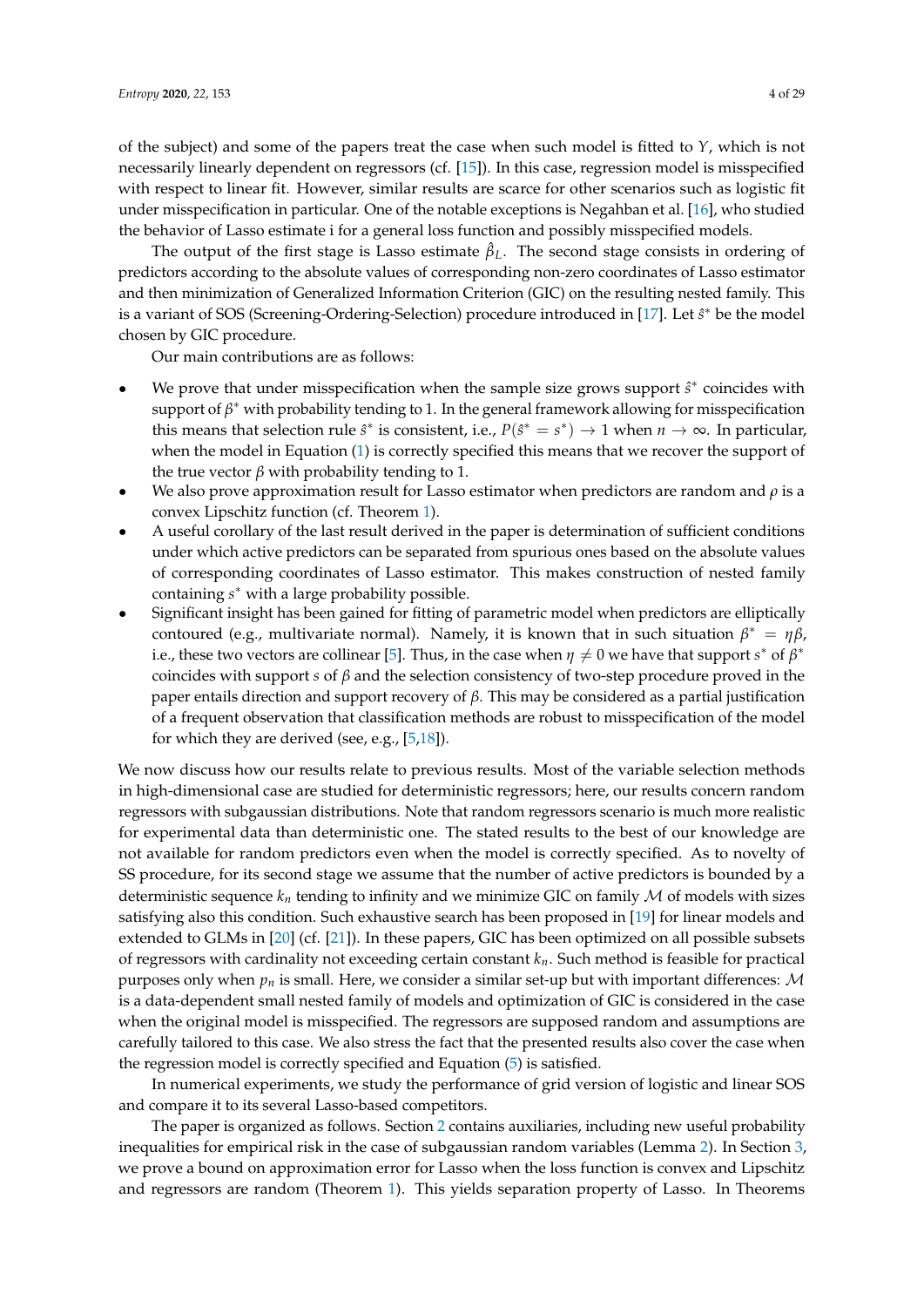[2](#page-9-0) and [3](#page-11-0) of Section [4,](#page-9-1) we prove GIC consistency on nested family, which in particular can be built according to the order in which the Lasso coordinates are included in the fitted model. In Section [5.1,](#page-14-0) we discuss consequences of the proved results for semi-parametric binary model when distribution of predictors satisfies linear regressions condition. In Section [6,](#page-15-0) we numerically compare the performance of two-stage selection method for two closely related models, one of which is a logistic model and the second one is misspecified.

## <span id="page-4-0"></span>**2. Definitions and Auxiliary Results**

and assume in the following that

In the following, we allow random vector  $(X, Y)$ ,  $q(x)$ , and  $p$  to depend on sample size  $n$ , i.e.,  $(X, Y) = (X^{(n)}, Y^{(n)}) \in R^{p_n} \times \{0, 1\}$  and  $q_n(x) = P(Y^{(n)} = 1 | X^{(n)} = x)$ . We assume that *n* copies  $X_1^{(n)}$  $X_1^{(n)}$ , ...,  $X_n^{(n)}$  of a random vector  $X^{(n)}$  in  $R^{p_n}$  are observed together with corresponding binary responses  $Y_1^{(n)}$  $Y_1^{(n)}, \ldots, Y_n^{(n)}.$  Moreover, we assume that observations  $(X_i^{(n)})$  $Y_i^{(n)}$ ,  $Y_i^{(n)}$  $(i^{(n)}_i)$ ,  $i = 1, ..., n$  are independent and identically distributed (iid). If this condition is satisfied for each *n*, but not necessarily for different *n* and *m*, i.e., distributions of  $(X_i^{(n)})$  $\gamma_i^{(n)}$ ,  $\gamma_i^{(n)}$  $\mathcal{X}^{(n)}_i)$  may be different from that of  $(X^{(m)}_j)$ *j* ,*Y* (*m*)  $\binom{m}{j}$  or they may be dependent for  $m \neq n$ , then such framework is called a triangular scenario. A frequently considered scenario is the sequential one. In this case, when sample size *n* increases, we observe values of new predictors additionally to the ones observed earlier. This is a special case of the above scheme as then  $X_i^{(n+1)} = (X_i^{(n)T})$  $X_{i,p_{n}+1}, \ldots, X_{i,p_{n+1}})^T$ . In the following, we skip the upper index *n* if no ambiguity arises. Moreover, we write  $q(x) = q_n(x)$ . We impose a condition on distributions of random predictors assume that coordinates  $X_{ij}$  of  $X_i$  are subgaussian  $Subg(\sigma_{jn}^2)$  with subgaussianity parameter  $\sigma_{jn}^2$ , i.e., it holds that (see [\[22\]](#page-27-17))

$$
E \exp(tX_{ij}) \le \exp(t^2 \sigma_{jn}^2/2)
$$
\n(9)

for all  $t \in R$ . This condition basically says that the tails of of  $X_{ij}$  do not decrease more slowly than tails of normal distribution  $N(0, \sigma_{jn}^2)$ . For future reference, let

<span id="page-4-1"></span>
$$
s_n^2 = \max_{j=1,\dots,p_n} \sigma_{jn}^2
$$
  

$$
\gamma^2 := \limsup_n s_n^2 < \infty.
$$
 (10)

We assume moreover that  $X_{i1},\ldots,X_{ip_n}$  are linearly independent in the sense that their arbitrary linear combination is not constant almost everywhere. We consider a general form of response function  $q(x) = P(Y = 1 | X = x)$  and assume that for the given loss function  $\beta^*$ , as defined in Equation [\(7\)](#page-2-1), exists and is unique. For  $s \subseteq \{1, \ldots, p_n\}$ , let  $\beta^*(s)$  be defined as in Equation [\(7\)](#page-2-1) when minimum is taken over *b* with support in *s*. We let

$$
s^* = \mathrm{supp}(\beta^*(\{1,\ldots,p_n\}) = \{i \leq p_n : \beta_i^* \neq 0\},\
$$

denote the support of  $\beta^*({1,\ldots,p_n})$  with  $\beta^*({1,\ldots,p_n}) = (\beta^*_1, \ldots, \beta^*_{p_n})^T$ .

Let  $v_{\pi} = (v_{j_1}, \ldots, v_{j_k})^T \in R^{|\pi|}$  for  $v \in R^{p_n}$  and  $\pi = \{j_1, \ldots, j_k\} \subseteq \{1, \ldots, p_n\}$ . Let  $\beta_{s^*}^* \in R^{|s^*|}$  be  $\beta^* = \beta^*(\{1,\ldots,p_n\})$  restricted to its support  $s^*$ . Note that if  $s^* \subseteq s$ , then provided projections are unique (see Section [2\)](#page-4-0) we have

$$
\beta_{s^*}^* = \beta^*(s^*) = \beta^*(s)_{s^*}.
$$

Note that this implies that for every superset *s* ⊇ *s* <sup>∗</sup> of *s* the projection *β* ∗ (*s*) on the model pertaining to *s* is obtained by appending projection *β* ∗ (*s* ∗ ) with appropriate number of zeros. Moreover, let

$$
\beta^*_{min} = \min_{i \in s^*} |\beta^*_i|.
$$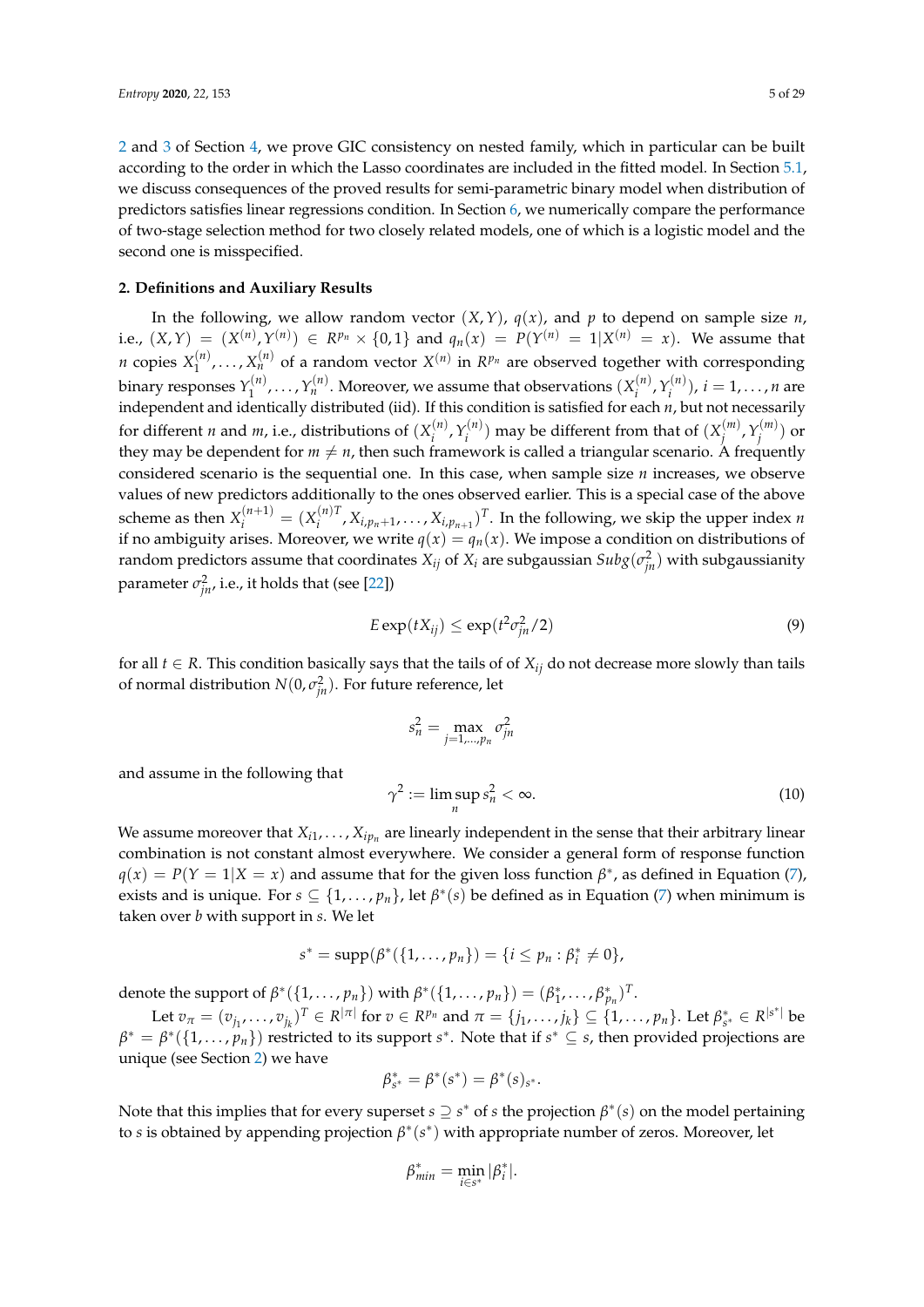We remark that  $\beta^*$ ,  $s^*$  and  $\beta^*_{min}$  may depend on *n*. We stress that  $\beta^*_{min}$  is an important quantity in the development here as it turns out that it may not decrease too quickly in order to obtain approximation results for  $\hat{\beta}^*_{L}$  (see Theorem [1\)](#page-8-0). Note that, when the parametric model is correctly specified, i.e.,  $q(x) = q_0(\beta^T x)$  for some  $\beta$  with *l* being an associated log-likelihood loss, if *s* is the support of  $\beta$ , we have  $s = s^*$ .

First, we discuss quantities and assumptions needed for the first step of SS procedure.

We consider cones of the form:

$$
\mathcal{C}_{\varepsilon} = \{ \Delta \in R^{p_n} \colon \, ||\Delta_{s^{*c}}||_1 \le (3 + \varepsilon) ||\Delta_{s^*}||_1 \},\tag{11}
$$

where  $\varepsilon > 0$ ,  $s^{*c} = \{1, \ldots, p_n\} \setminus s^*$  and  $\Delta_{s^*} = (\Delta_{s_1^*}, \ldots, \Delta_{s_{|s^*|}^*})$  for  $s^* = \{s_1^*, \ldots, s_{|s^*|}^*\}$ . Cones  $\mathcal{C}_{\varepsilon}$  are of special importance because we prove that  $\hat{\beta}_L - \beta^* \in \mathcal{C}_\varepsilon$  (see Lemma [3\)](#page-8-1). In addition, we note that since  $l^1$ -norm is decomposable in the sense that  $||v_A||_1 + ||v_{A^c}||_1 = ||v||_1$  the definition of the cone above can be stated as

$$
\mathcal{C}_{\varepsilon} = \{ \Delta \in R^{p_n} \colon ||\Delta||_1 \leq (4+\varepsilon)||\Delta_{s^*}||_1 \}.
$$

Thus,  $C_{\varepsilon}$  consists of vectors which do not put too much mass on the complement of  $s^*$ . Let  $H \in R^{p_n \times p_n}$ be a fixed non-negative definite matrix. For cone C*<sup>ε</sup>* , we define a quantity *κH*(*ε*) which can be regarded as a restricted minimal eigenvalue of a matrix in high-dimensional set-up:

<span id="page-5-0"></span>
$$
\kappa_H(\varepsilon) = \inf_{\Delta \in \mathcal{C}_{\varepsilon} \setminus \{0\}} \frac{\Delta^T H \Delta}{\Delta^T \Delta}.
$$
\n(12)

In the considered context*, H* is usually taken as hessian  $D^2R(\beta^*)$  and, e.g., for quadratic loss, it equals *EXTX*. When *H* is non-negative definite and not strictly positive definite its smallest eigenvalue  $\lambda_1 = 0$  and thus  $\inf_{\Delta \in R^p \setminus \{0\}} \frac{\Delta^T H \Delta}{\Delta^T \Delta}$  $\frac{\Delta^T H \Delta}{\Delta^T \Delta} = \lambda_1 = 0$ . That is why we have to restrict minimization in Equation [\(12\)](#page-5-0) in order to have  $\kappa_H(\varepsilon) > 0$  in the high-dimensional case. As we prove that  $\Delta_0 = \hat{\beta}_L - \beta^* \in C_{\varepsilon}$ and would use  $0 < \kappa_H(\varepsilon) \leq \Delta_0^T H \Delta_0 / \Delta_0^T \Delta_0$  it is useful to restrict minimization in Equation [\(12\)](#page-5-0) to  $C_{\varepsilon} \setminus \{0\}$ . Let *R* and *R*<sub>*n*</sub> be the risk and the empirical risk defined above. Moreover, we introduce the following notation:

<span id="page-5-2"></span>
$$
W(b) = R(b) - R(\beta^*), \tag{13}
$$

$$
W_n(b) = R_n(b) - R_n(\beta^*), \qquad (14)
$$

$$
B_p(r) = \{ \Delta \in R^{p_n} \colon ||\Delta||_p \le r \}, \text{ for } p = 1, 2,
$$
 (15)

$$
S(r) = \sup_{b \in R^{p_n}: b - \beta^* \in B_1(r)} |W(b) - W_n(b)|.
$$
 (16)

Note that  $ER_n(b) = R(b)$ . Thus,  $S(r)$  corresponds to oscillation of centred empirical risk over ball  $B_1(r)$ . We need the following Margin Condition (MC) in Lemma [3](#page-8-1) and Theorem [1:](#page-8-0)

<span id="page-5-1"></span>(MC) There exist  $\vartheta$ ,  $\varepsilon$ ,  $\delta > 0$  and non-negative definite matrix  $H \in R^{p_n \times p_n}$  such that for all *b* with  $b - \beta^* \in C_{\varepsilon} \cap B_1(\delta)$  we have

$$
R(b) - R(\beta^*) \geq \frac{\vartheta}{2} (b - \beta^*)^T H(b - \beta^*).
$$

The above condition can be viewed as a weaker version of strong convexity of function *R* (when the right-hand side is replaced by  $\vartheta||b - \beta^*||^2$ ) in the restricted neighbourhood of  $\beta^*$  (namely, in the intersection of ball  $B_1(\delta)$  and cone  $C_\varepsilon$ ). We stress the fact that *H* is not required to be positive definite, as in Section [3](#page-7-1) we use Condition [\(MC\)](#page-5-1) together with stronger conditions than  $\kappa$ <sub>*H*</sub>( $\varepsilon$ ) > 0 which imply that right hand side of inequality in  $(MC)$  is positive. We also do not require here twice differentiability of *R*. We note in particular that Condition [\(MC\)](#page-5-1) is satisfied in the case of logistic loss, *X* being bounded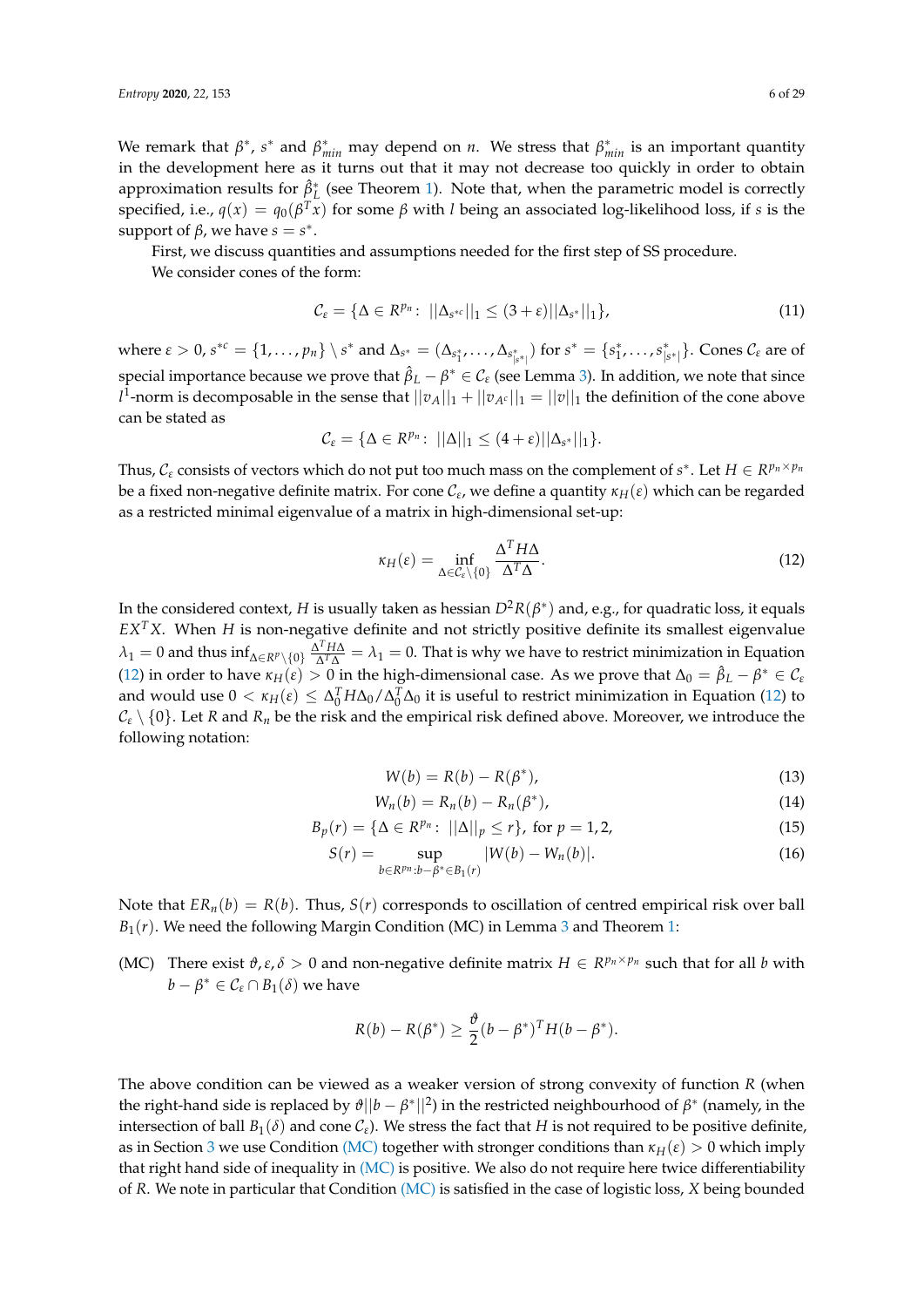random variable and  $H = D^2R(\beta^*)$  (see [\[23–](#page-27-18)[25\]](#page-27-19)). It is also easily seen that that [\(MC\)](#page-5-1) is satisfied for quadratic loss, *X* such that  $E||X||_2^2 < \infty$  and  $H = D^2R(\beta^*)$ . Similar condition to [\(MC\)](#page-5-1) (called Restricted Strict Convexity) was considered in [\[16\]](#page-27-11) for empirical risk *Rn*:

$$
R_n(\beta^* + \Delta) - R_n(\beta^*) \geq D R_n(\beta^*)^T \Delta + \kappa_L ||\Delta||^2 - \tau^2(\beta^*)
$$

for all ∆ ∈ *C*(3,*s* ∗ ), some *κ<sup>L</sup>* > 0, and tolerance function *τ*. Note however that MC is a deterministic condition, whereas Restricted Strict Convexity has to be satisfied for random empirical risk function.

Another important assumption, used in Theorem [1](#page-8-0) and Lemma [2,](#page-7-0) is the Lipschitz property of *ρ* :

<span id="page-6-1"></span>
$$
(LL) \ \exists L > 0 \ \forall b_1, b_2 \in R, y \in \{0, 1\}: \ |\rho(b_1, y) - \rho(b_2, y)| \le L|b_1 - b_2|.
$$

Now, we discuss preliminaries needed for the development of the second step of SS procedure. Let |*w*| stand for dimension of *w*. For the second step of the procedure we consider an arbitrary family  $\mathcal{M} \subseteq 2^{\{1,...,p_n\}}$  of models (which are identified with subsets of  $\{1,\ldots,p_n\}$  and may be data-dependent) such that  $s^* \in M$ ,  $\forall w \in M : |w| \leq k_n$  a.e. and  $k_n \in N_+$  is some deterministic sequence. We define Generalized Information Criterion (GIC) as:

$$
GIC(w) = nR_n(\hat{\beta}(w)) + a_n|w|,
$$
\n(17)

where

$$
\hat{\beta}(w) = \underset{b \in R^{p_n}: b_{w^c} = 0_{|w^c|}}{\arg \min} R_n(b)
$$

is ML estimator for model *w* as minimization above is taken over all vectors *b* with support in *w*. Parameter  $a_n > 0$  is some penalty factor depending on the sample size *n* which weighs how important is the complexity of the model described by the number of its variables  $|w|$ . Typical examples of  $a_n$ include:

- AIC (Akaike Information Criterion):  $a_n = 2$ ;
- BIC (Bayesian Information Criterion):  $a_n = \log n$ ; and
- EBIC(*d*) (Extended BIC):  $a_n = \log n + 2d \log p_n$ , where  $d > 0$ .

AIC, BIC and EBIC were introduced by Akaike [\[26\]](#page-27-20), Schwarz [\[27\]](#page-27-21), and Chen and Chen [\[19\]](#page-27-14), respectively. Note that for  $n \geq 8$  BIC penalty is larger than AIC penalty and in its turn EBIC penalty is larger than BIC penalty.

We study properties of  $S_k(r)$  for  $k = 1, 2$ , where:

<span id="page-6-2"></span>
$$
S_k(r) = \sup_{b \in D_k : b - \beta^* \in B_2(r)} |(W_n(b) - W(b)| \tag{18}
$$

and is the maximal absolute value of the centred empirical risk  $W_n(\cdot)$  and sets  $D_k$  for  $k = 1, 2$  are defined as follows:

$$
D_1 = \{b \in R^{p_n}: \ \exists w \in \mathcal{M}: \ |w| \leq k_n \wedge s^* \subset w \wedge \operatorname{supp} b \subseteq w\},\tag{19}
$$

$$
D_2 = \{b \in \mathbb{R}^{p_n}: \text{ supp } b \subset s^*\}. \tag{20}
$$

The idea here is simply to consider sets  $D_i$  consisting of vectors having no more that  $k_n$  non-zero coordinates. However, for  $s^* \leq k_n$ , we need that for  $b \in D_i$ , we have  $|\text{supp}(b - \beta^*)| \leq k_n$ , what we exploit in Lemma [2.](#page-7-0) This entails additional condition in the definition of  $D_1$ . Moreover, in Section [4,](#page-9-1) we consider the following condition  $C_{\epsilon}(w)$  for  $\epsilon > 0$ ,  $w \subseteq \{1, \ldots, p_n\}$  and some  $\theta > 0$ :

<span id="page-6-0"></span>
$$
C_{\epsilon}(w): R(b) - R(\beta^*) \geq \theta ||b - \beta^*||_2^2 \text{ for all } b \in R^{p_n} \text{ such that } \text{supp } b \subseteq w \text{ and } b - \beta^* \in B_2(\epsilon).
$$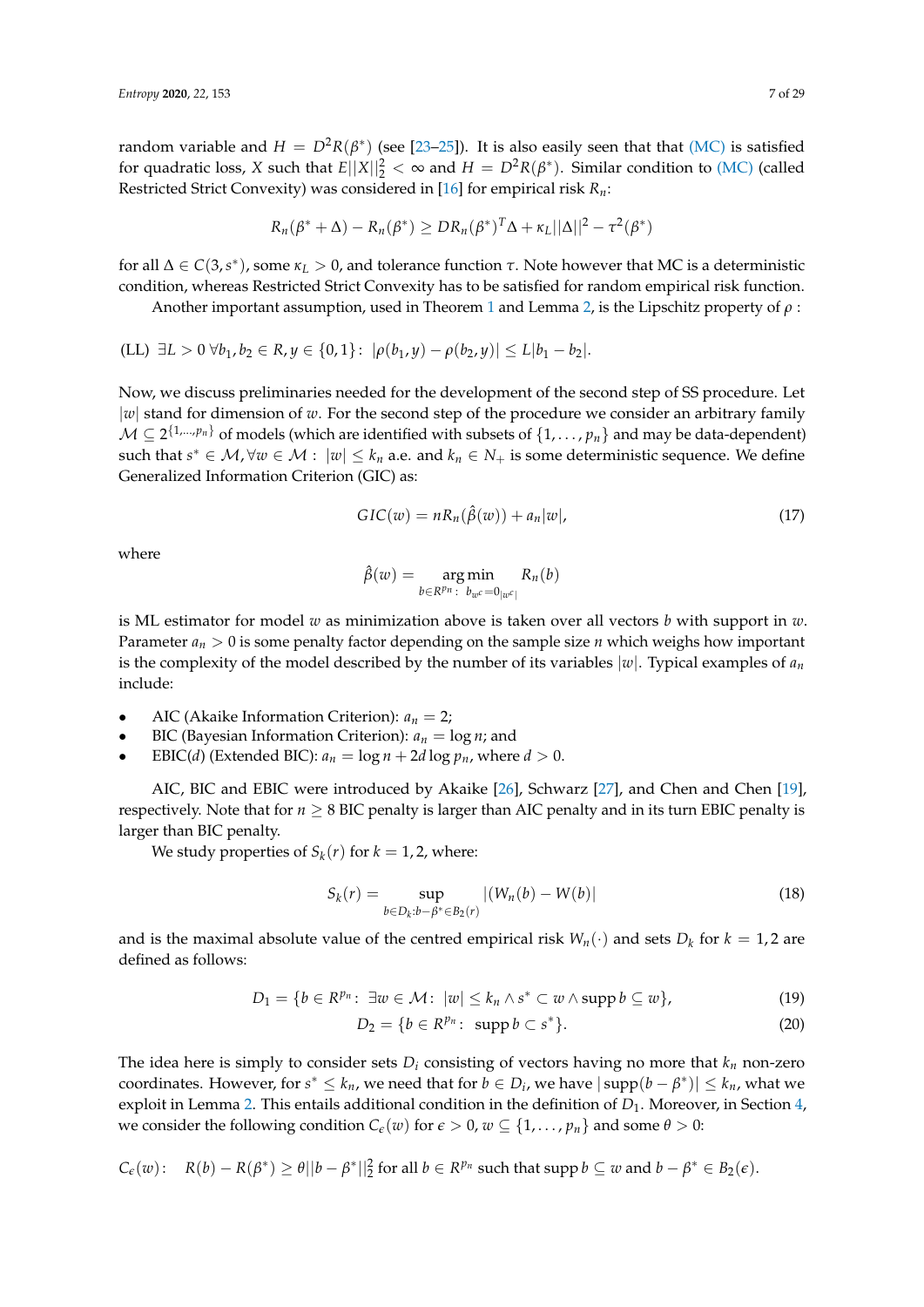We observe also that, although Conditions [\(MC\)](#page-5-1) and  $C_{\epsilon}(w)$  $C_{\epsilon}(w)$  $C_{\epsilon}(w)$  are similar, they are not equivalent, as they hold for  $v = b - \beta^*$  belonging to different sets:  $B_1(r) \cap C_{\varepsilon}$  and  $B_2(\varepsilon) \cap {\Delta \in R^{p_n}}$ : supp  $\Delta \subseteq$ *w*}, respectively. If the minimal eigenvalue *λmin* of matrix *H* in Condition [\(MC\)](#page-5-1) is positive and Condition [\(MC\)](#page-5-1) holds for  $b - \beta^* \in B_1(r)$  (instead of for  $b - \beta^* \in C_{\epsilon} \cap B_1(r)$ ), then we have for  $b - \beta^* \in B_2(r/\sqrt{p_n}) \subseteq B_1(r)$ :

$$
R(b) - R(\beta^*) \geq \frac{\vartheta}{2}(b - \beta^*)^T H(b - \beta^*) \geq \frac{\vartheta \lambda_{min}}{2} ||b - \beta^*||_2^2.
$$

Furthermore, if  $\lambda_{max}$  is the maximal eigenvalue of *H* and Condition  $C_{\epsilon}(w)$  $C_{\epsilon}(w)$  $C_{\epsilon}(w)$  holds for all  $v = b - \beta^* \in$ *B*<sub>2</sub>(*r*) without restriction on supp *b*, then we have for  $b - \beta^* \in B_1(r) \subseteq B_2(r)$ :

$$
R(b) - R(\beta^*) \geq \theta ||b - \beta^*||_2^2 \geq \frac{\theta}{\lambda_{max}} (b - \beta^*)^T H(b - \beta^*).
$$

Thus, Condition [\(MC\)](#page-5-1) holds in this case. A similar condition to Condition  $C_{\epsilon}(w)$  $C_{\epsilon}(w)$  $C_{\epsilon}(w)$  for empirical risk  $R_n$ was considered by Kim and Jeon [\[28\]](#page-27-22) (formula (2.1)) in the context of GIC minimization. It turns out that Condition  $C_{\epsilon}(w)$  $C_{\epsilon}(w)$  $C_{\epsilon}(w)$  together with  $\rho(\cdot, y)$  being convex for all *y* and satisfying Lipschitz Condition [\(LL\)](#page-6-1) are sufficient to establish bounds which ensure GIC consistency for  $k_n \ln p_n = o(n)$  and  $k_n \ln p_n = o(a_n)$ (see Corollaries [2](#page-11-1) and [3\)](#page-13-0). First, we state the following basic inequality.  $W(v)$  and  $S(r)$  are defined above the definition of Margin Condition.

<span id="page-7-2"></span>**Lemma 1.** *(Basic inequality). Let*  $\rho(\cdot, y)$  *be convex function for all y. If for some r* > 0 *we have* 

$$
u = \frac{r}{r + ||\hat{\beta}_L - \beta||_1}, \quad v = u\hat{\beta}_L + (1 - u)\beta^*,
$$

*then*

$$
W(v) + \lambda ||v - \beta^*||_1 \leq S(r) + 2\lambda ||v_{s^*} - \beta^*_{s^*}||_1.
$$

The proof of the lemma is moved to the Appendix [A.](#page-23-0) It follows from the lemma that, as in view of decomposability of  $l^1$ -distance we have  $||v - \beta^*||_1 = ||(v - \beta^*)^*_{s}||_1 + ||(v - \beta^*)_{s^{*c}}||_1$ , when  $S(r)$  is small we have  $||(v - \beta^*)_{s^{*c}}||_1$  is not large in comparison with  $||(v - \beta^*)^*_s||_1$ .

Quantities  $S_k(r)$  are defined in Equation [\(18\)](#page-6-2). Recall that  $S_2(r)$  is an oscillation taken over ball  $B_2(r)$ , whereas  $S_i$ ,  $i = 1, 2$  are oscillations taken over  $B_1(r)$  ball with restriction on the number of nonzero coordinates.

<span id="page-7-0"></span>**Lemma 2.** Let  $\rho(\cdot, y)$  be convex function for all y and satisfy Lipschitz Condition [\(LL\).](#page-6-1) Assume that  $X_{ij}$  for  $j\geq 1$  are subgaussian Subg $(\sigma_{jn}^2)$ , where  $\sigma_{jn}\leq s_n.$  Then, for  $r,t>0.$ 

<span id="page-7-3"></span>1. 
$$
P(S(r) > t) \leq \frac{8Lrs_n\sqrt{\log(p_n\vee 2)}}{t\sqrt{n}},
$$

<span id="page-7-4"></span>2. 
$$
P(S_1(r) \geq t) \leq \frac{8Lrs_n\sqrt{k_n\ln(p_n\vee 2)}}{t\sqrt{n}},
$$

<span id="page-7-5"></span>
$$
3. \quad P(S_2(r) \geq t) \leq \frac{4Lrs_n\sqrt{|s^*|}}{t\sqrt{n}}.
$$

The proof of the Lemma above, which relies on Chebyshev inequality , symmetrization inequality (see Lemma 2.3.1 of [\[29\]](#page-27-23)), and Talagrand–Ledoux inequality ([\[30\]](#page-27-24), Theorem 4.12), is moved to the Appendix [A.](#page-23-0) In the case when  $β$ <sup>\*</sup> does not depend on *n* and thus its support does not change, Part 3 implies in particular that  $S_2(r)$  is of the order  $n^{-1/2}$  in probability.

### <span id="page-7-1"></span>**3. Properties of Lasso for a General Loss Function and Random Predictors**

The main result in this section is Theorem [1.](#page-8-0) The idea for the proof is based on fact that, if *S*(*r*) defined in Equation [\(16\)](#page-5-2) is sufficiently small (condition  $S(r) \leq \bar{C} \lambda r$  is satisfied), then  $\hat{\beta}_L$  lies in a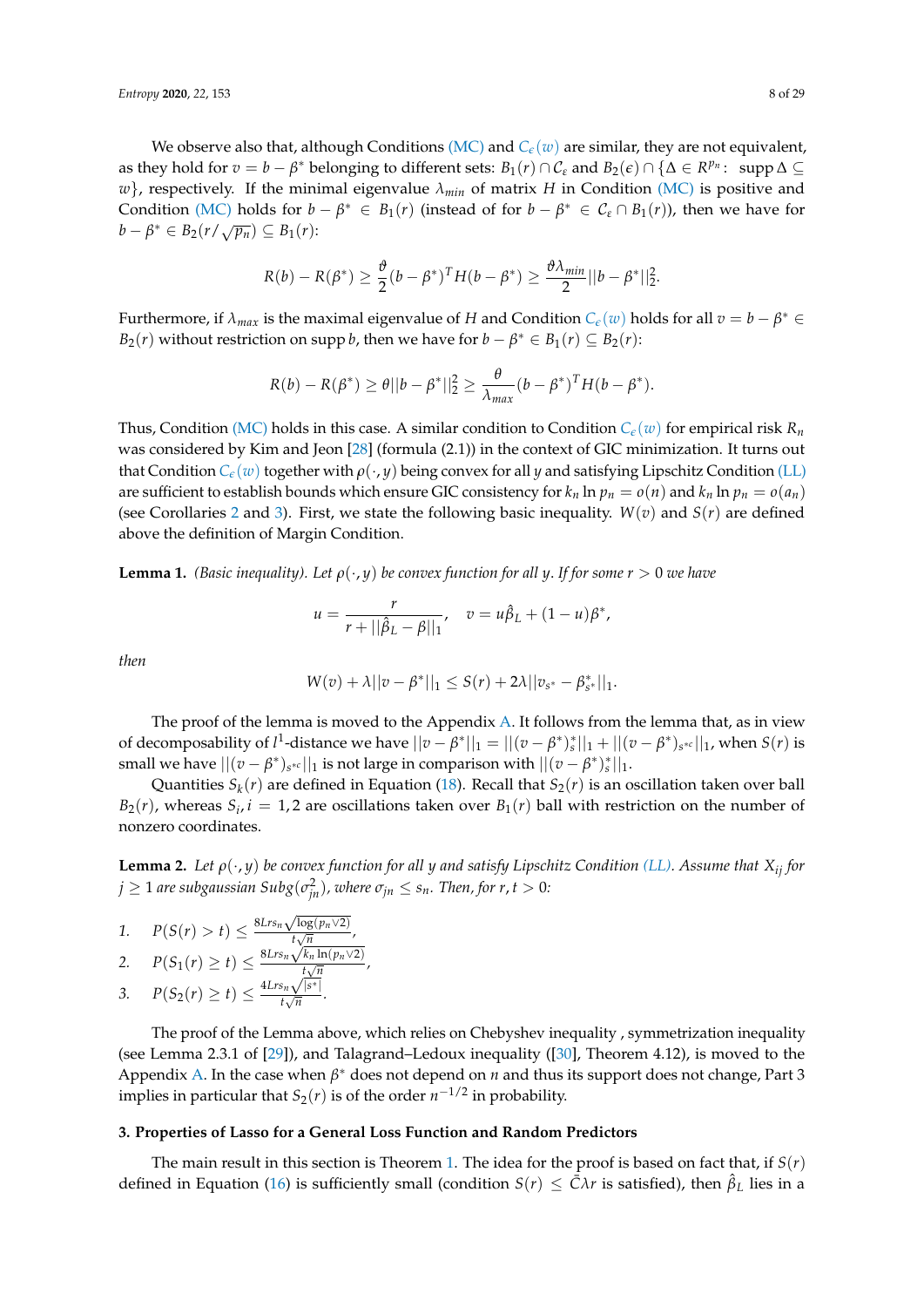ball  $\{\Delta \in R^{p_n}$ :  $||\Delta - \beta^*||_1 \leq r\}$  (see Lemma [3\)](#page-8-1). Using a tail inequality for *S*(*r*) proved in Lemma [2,](#page-7-0)  $\alpha$  we obtain Theorem [1.](#page-8-0) Note that  $\kappa$ <sub>*H*</sub>( $\varepsilon$ ) has to be bounded away from 0 (condition 2|s<sup>\*</sup>|λ  $\leq \kappa$ <sub>*H*</sub>( $\varepsilon$ ) $\vartheta$ C̃*r*). Convexity of  $\rho(\cdot, y)$  below is understood as convexity for both  $y = 0, 1$ .

<span id="page-8-1"></span>**Lemma 3.** *Let*  $\rho(\cdot, y)$  *be convex function and assume that*  $\lambda > 0$ *. Moreover, assume margin Condition [\(MC\)](#page-5-1)*  $a$  *a k t with constants*  $\vartheta$ *,* $\epsilon$ *,*  $\delta > 0$  *and some non-negative definite matrix*  $H \in R^{p_n \times p_n}$ *. If for some*  $r \in (0,\delta]$  *we have*  $S(r) \leq \bar{C}\lambda r$  and  $2|s^*|\lambda \leq \kappa_H(\varepsilon)\vartheta \tilde{C}r$ , where  $\bar{C} = \varepsilon/(8+2\varepsilon)$  and  $\tilde{C} = 2/(4+\varepsilon)$ , then

$$
||\hat{\beta}_L - \beta^*||_1 \leq r.
$$

The proof of the lemma is moved to the Appendix [A.](#page-23-0)

The first main result provides an exponential inequality for  $P(||\hat{\beta}_L - \beta^*||_1 \leq \beta^*_{min}/2)$ . The threshold  $\beta^*_{min}/2$  is crucial there as it ensures separation:  $\max_{i \in s^{*c}} |\hat{\beta}_{L,i}| \leq \min_{i \in s^*} |\hat{\beta}_{L,i}|$  (see proof of Corollary [1\)](#page-8-2).

<span id="page-8-0"></span>**Theorem 1.** *Let*  $\rho(\cdot, y)$  *be convex function for all y and satisfy Lipschitz Condition [\(LL\).](#page-6-1) Assume that*  $X_{ij} \sim$ *Subg*(*σ* 2 *jn*)*, β* ∗ *exists and is unique, margin Condition [\(MC\)](#page-5-1) is satisfied for ε*, *δ*, *ϑ* > 0*, non-negative definite matrix*  $H \in R^{p_n \times p_n}$  *and let* 

$$
\frac{2|s^*| \lambda}{\vartheta \kappa_H(\varepsilon)} \leq \tilde{C} \min \left\{ \frac{\beta^*_{min}}{2}, \delta \right\},\,
$$

*where*  $\tilde{C} = 2/(4 + \varepsilon)$ . *Then,* 

$$
P\left(||\hat{\beta}_L - \beta^*||_1 \leq \frac{\beta^*_{min}}{2}\right) \geq 1 - 2p_n e^{-\frac{ne^2\lambda^2}{A}},
$$

 $where A = 128L^2(4 + \varepsilon)^2 s_n^2.$ 

**Proof.** Let

$$
m=\min\left\{\frac{\beta^*_{min}}{2},\delta\right\}.
$$

Lemmas [2](#page-7-0) and [3](#page-8-1) imply that:

$$
P\left(||\hat{\beta}_L - \beta^*||_1 > \frac{\beta^*_{min}}{2}\right) \le P\left(||\hat{\beta}_L - \beta^*||_1 > m\right) \le P\left(S\left(m\right) > \bar{C}\lambda m\right)
$$

$$
\le 2p_n e^{-\frac{n\epsilon^2\lambda^2}{128L^2(4+\epsilon)^2s_n^2}}.
$$

 $\Box$ 

<span id="page-8-2"></span>**Corollary 1.** *(Separation property) If assumptions of Theorem [1](#page-8-0) are satisfied,*

$$
\lambda = \frac{8Ls_n(4+\varepsilon)\phi}{\varepsilon} \sqrt{\frac{2\log(2p_n)}{n}}
$$

*for some*  $\phi > 1$  *and*  $\kappa_H(\varepsilon) > d$  *for some*  $d$ ,  $\varepsilon > 0$  *for large*  $n$ ,  $|s^*| \lambda = o(\min\{\beta^*_{min}, 1\})$ , then

$$
P\left(||\hat{\beta}_L - \beta^*||_1 \leq \frac{\beta^*_{min}}{2}\right) \to 1.
$$

*Moreover,*

$$
P\left(\max_{i\in s^{*c}}|\hat{\beta}_{L,i}|~\leq~\min_{i\in s^*}|\hat{\beta}_{L,i}|\right)\to 1.
$$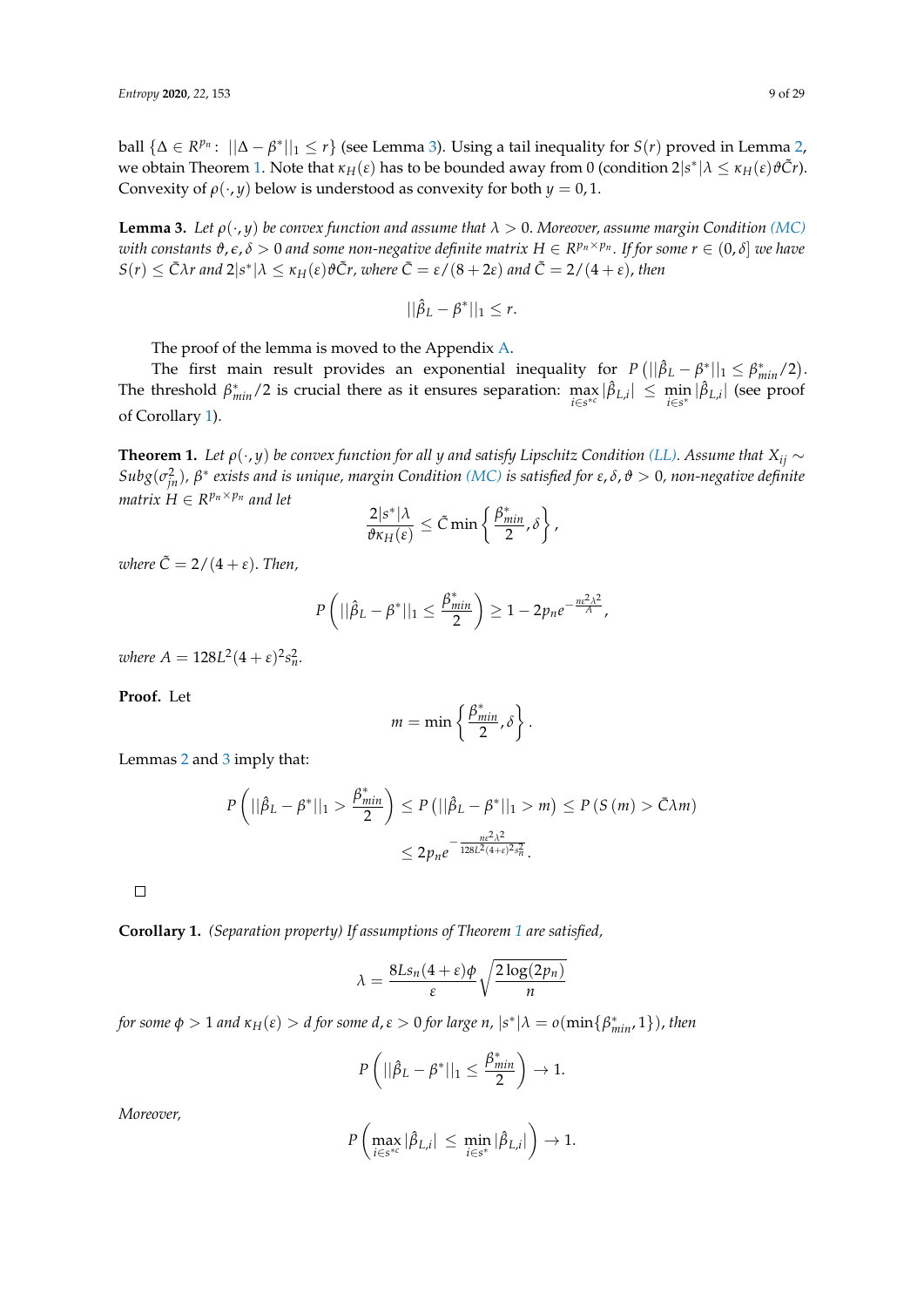**Proof.** The first part of the corollary follows directly from Theorem [1](#page-8-0) and the observation that:

$$
P\left(||\hat{\beta}_L - \beta^*||_1 > \frac{\beta^*_{min}}{2}\right) \leq e^{\log(2p_n) - \frac{ne^2\lambda^2}{128L^2(4+\epsilon)^2s_n^2}} = e^{\log(2p_n)(1-\phi^2)} \to 0.
$$

Now, we prove that condition  $||\hat{\beta}_L - \beta^*||_1 \leq \beta^*_{min}/2$  implies separation property

<span id="page-9-3"></span>
$$
\max_{i \in s^{*c}} |\hat{\beta}_{L,i}| \le \min_{i \in s^*} |\hat{\beta}_{L,i}|. \tag{21}
$$

Indeed, observe that for all  $j \in \{1, \ldots, p_n\}$  we have:

<span id="page-9-2"></span>
$$
\frac{\beta_{min}^*}{2} \ge ||\hat{\beta}_L - \beta^*||_1 \ge |\hat{\beta}_{L,j} - \beta_j^*|.
$$
\n(22)

If  $j \in s^*$ , then using triangle inequality yields:

$$
|\hat{\beta}_{L,j} - \beta_j^*| \geq |\beta_j^*| - |\hat{\beta}_{L,j}| \geq \beta_{min}^* - |\hat{\beta}_{L,j}|.
$$

Hence, from the above inequality and Equation [\(22\)](#page-9-2), we obtain for  $j \in s^*$ :  $|\hat{\beta}_{L,j}| \geq \beta^*_{min}/2$ . If  $j \in s^{*c}$ , then  $\beta_j^* = 0$  and Equation [\(22\)](#page-9-2) takes the form:  $|\hat{\beta}_{L,j}| \leq \beta_{min}^*/2$ . This ends the proof.

We note that the separation property in Equation [\(21\)](#page-9-3) means that when  $\lambda$  is chosen in an appropriate manner, recovery of *s*<sup>\*</sup> is feasible with a large probability if all predictors corresponding to absolute value of Lasso coefficient exceeding a certain threshold are chosen. The threshold unfortunately depends on unknown parameters of the model. However, separation property allows to restrict attention to nested family of models and thus to decrease significantly computational complexity of the problem. This is dealt with in the next section. Note moreover that if *γ* in Equation [\(10\)](#page-4-1) is finite than  $\lambda$  defined in the Corollary is of order  $(\log p_n/n)^{1/2}$ , which is the optimal order of Lasso penalty in the case of deterministic regressors (see, e.g., [\[2\]](#page-26-1)).

#### <span id="page-9-1"></span>**4. GIC Consistency for a a General Loss Function and Random Predictors**

Theorems [2](#page-9-0) and [3](#page-11-0) state probability inequalities related to behavior of GIC on supersets and on subsets of  $s^*$ , respectively. In a nutshell, we show for supersets and subsets separately that the probability that the minimum of GIC is not attained at *s*<sup>\*</sup> is exponentially small. Corollaries [2](#page-11-1) and [3](#page-13-0) present asymptotic conditions for GIC consistency in the aforementioned situations. Corollary [4](#page-13-1) gathers conclusions of Theorem [1](#page-8-0) and Corollaries [1–](#page-8-2)[3](#page-13-0) to show consistency of SS procedure (see [\[17\]](#page-27-12) for consistency of SOS procedure for a linear model with dieterministic predictors) in case of subgaussian variables. Note that in Theorem below we want to consider minimization of GIC in Equation [\(23\)](#page-9-4) over all supersets of  $s^*$  as in our applications  $M$  is data dependent. As the number of such possible subsets is at least  $\binom{p_n - |s^*|}{k_n - |s^*|}$ *pn*−|s<sup>∗</sup>|), the proof has to be more involved than using reasoning based on Bonferroni inequality.<br>k<sub>n</sub>−|s<sup>∗</sup>|),

<span id="page-9-0"></span>**Theorem 2.** Assume that  $\rho(\cdot, y)$  is convex, Lipschitz function with constant  $L > 0$ ,  $X_{ij} \sim Subg(\sigma_{jn}^2)$ , *condition*  $C_{\epsilon}(w)$  *holds for some*  $\epsilon, \theta > 0$  *and for every*  $w \subseteq \{1, \ldots, p_n\}$  *such that*  $|w| \leq k_n$ *. Then, for any*  $r < \epsilon$ , we have:

<span id="page-9-4"></span>
$$
P(\min_{w \in \mathcal{M}: s^* \subset w} GIC(w) \leq GIC(s^*)) \leq 2p_n e^{-\frac{a_n^2}{k_n B}} + 2p_n e^{-\frac{nD}{k_n}},\tag{23}
$$

 $\omega$ *here*  $B = 32nL^2r^2k_n s_n^2$  and  $D = \theta^2r^2/512L^2s_n^2$ .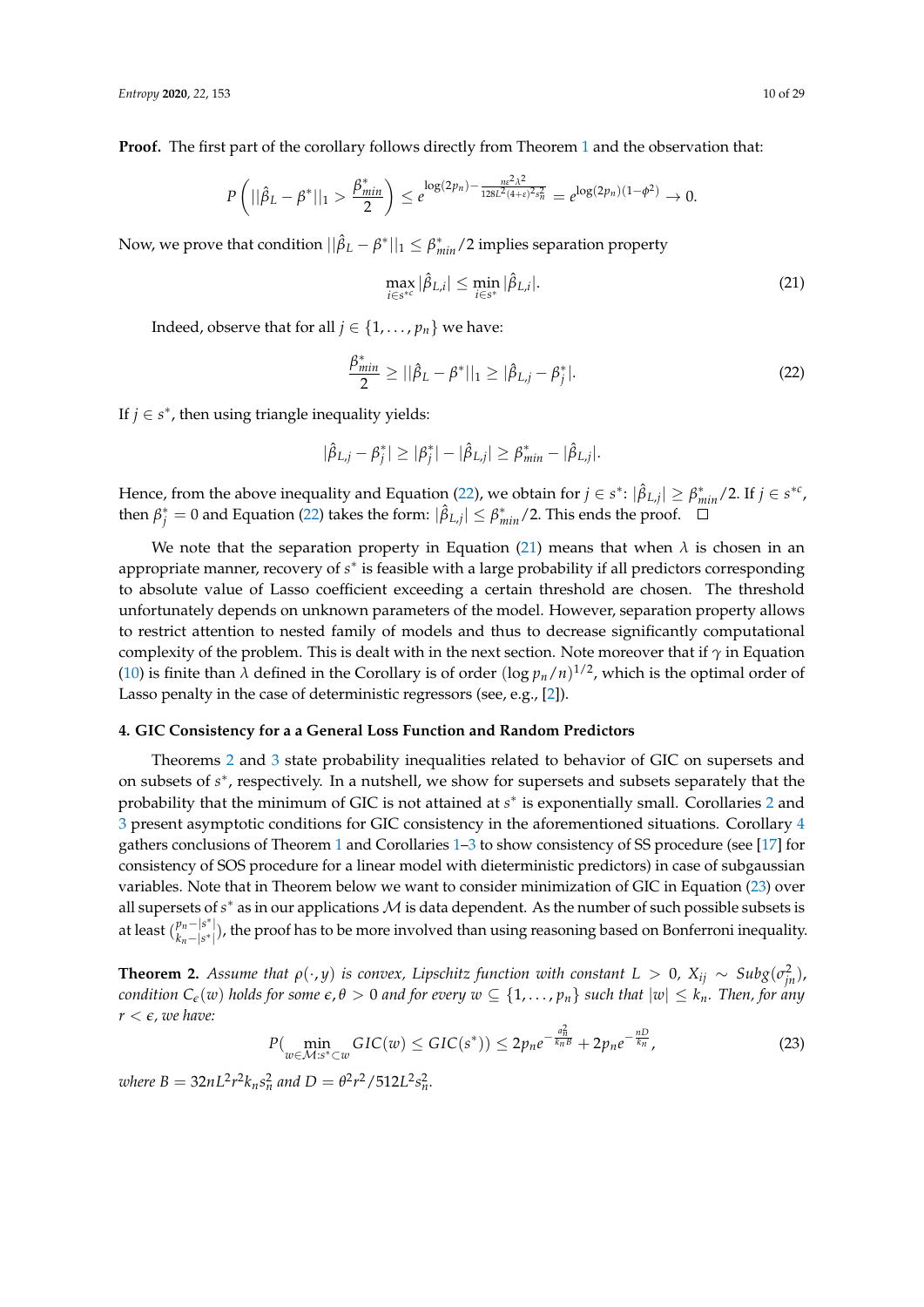**Proof.** If  $s^* \subset w \in M$  and  $\hat{\beta}(w) - \beta^* \in B_2(r)$ , then in view of inequalities  $R_n(\hat{\beta}(s^*)) \le R_n(\beta^*)$  and  $R(\beta^*) \le R(b)$  we have:

$$
R_n(\hat{\beta}(s^*)) - R_n(\hat{\beta}(w)) \le \sup_{b \in D_1 \colon b - \beta^* \in B_2(r)} (R_n(\beta^*) - R_n(b))
$$
  
\n
$$
\le \sup_{b \in D_1 \colon b - \beta^* \in B_2(r)} ((R_n(\beta^*) - R(\beta^*)) - (R_n(b) - R(b)))
$$
  
\n
$$
\le \sup_{b \in D_1 \colon b - \beta^* \in B_2(r)} |R_n(b) - R(b) - (R_n(\beta^*) - R(\beta^*))|
$$
  
\n
$$
= S_1(r).
$$

Note that  $a_n(|w|-|s^*|) \ge a_n$ . Hence, if we have for some  $w \supset s^*$ :  $GIC(w) \le GIC(s^*)$ , then we obtain  $nR_n(\hat{\beta}(s^*)) - nR_n(\hat{\beta}(w))) \ge a_n(|w| - |s^*|)$  and from the above inequality we have  $S_1(r) \ge a_n/n$ . Furthermore, if  $\hat{\beta}(w) - \beta^* \in B_2(r)^c$  and  $r < \epsilon$ , then consider:

$$
v = u\hat{\beta}(w) + (1 - u)\beta^*,
$$

where  $u = r/(r + ||\hat{\beta}(w) - \beta^*||_2)$ . Then

$$
||v - \beta^*||_2 = u||\hat{\beta}(w) - \beta^*||_2 = r \cdot \frac{||\hat{\beta}(w) - \beta^*||_2}{r + ||\hat{\beta}(w) - \beta^*||_2} \ge \frac{r}{2},
$$

as function  $x/(x+r)$  is increasing with respect to *x* for  $x > 0$ . Moreover, we have  $||v - \beta^*||_2 \le r < \epsilon$ . Hence, in view of  $C_{\epsilon}(w)$  condition, we get:

$$
R(v) - R(\beta^*) \geq \theta ||v - \beta^*||_2^2 \geq \frac{\theta r^2}{4}.
$$

From convexity of *Rn*, we have:

$$
R_n(v) \leq u(R_n(\hat{\beta}(w)) - R_n(\beta^*)) + R_n(\beta^*) \leq R_n(\beta^*).
$$

Let supp *v* denote the support of vector *v*. We observe that supp *v* ⊆ supp *β*ˆ(*w*) ∪ supp *β* <sup>∗</sup> ⊆ *w*, hence  $v \in D_1$ . Finally, we have:

$$
S_1(r) \ge R_n(\beta^*) - R(\beta^*) - (R_n(v) - R(v)) \ge R(v) - R(\beta^*) \ge \frac{\theta r^2}{4}.
$$

Hence, we obtain the following sequence of inequalities:

$$
P(\min_{w \in \mathcal{M}:s^* \subset w} GIC(w) \leq GIC(s^*))
$$
  
\n
$$
\leq P(S_1(r) \geq \frac{a_n}{n}, \forall w \in \mathcal{M}: \hat{\beta}(w) - \beta^* \in B_2(r))
$$
  
\n
$$
+ P(\exists w \in \mathcal{M}:s^* \subset w \land \hat{\beta}(w) - \beta^* \in B_2(r)^c) \leq P(S_1(r) \geq \frac{a_n}{n}) + P(S_1(r) \geq \frac{\theta r^2}{4})
$$
  
\n
$$
\leq 2p_n e^{-\frac{a_n^2}{32nL^2 r^2 k_n s_n^2}} + 2p_n e^{-\frac{n\theta^2 r^2}{512L^2 k_n s_n^2}}.
$$

 $\Box$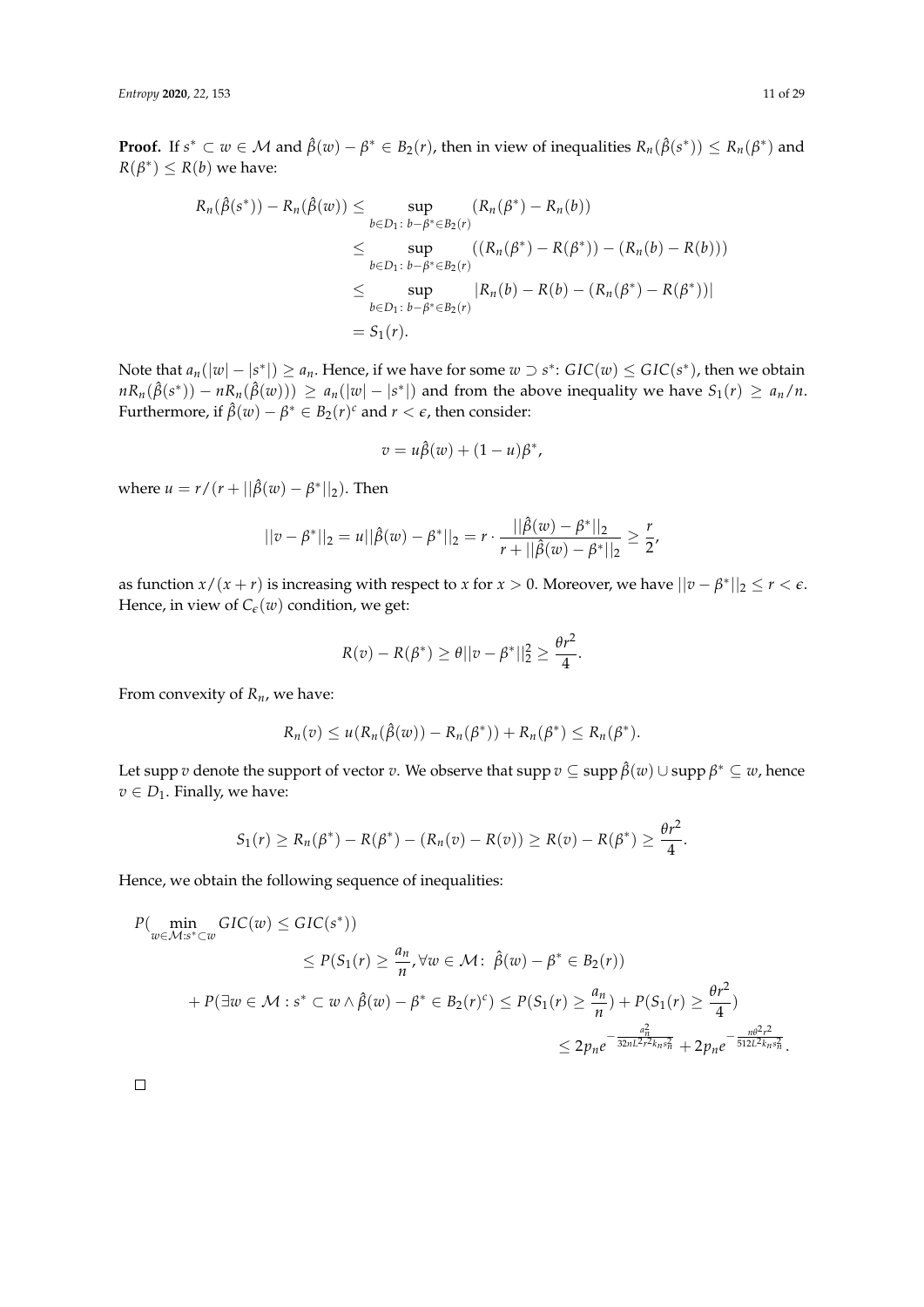<span id="page-11-1"></span>**Corollary [2](#page-9-0).** Assume that the conditions of Theorem 2 hold and for some  $\epsilon$ ,  $\theta > 0$  and for every  $w \subseteq \{1, \ldots, p_n\}$ *such that*  $|w| \leq k_n$ ,  $k_n \ln(p_n \vee 2) = o(n)$  and  $\liminf_{n \to \infty}$  $\frac{D_na_n}{k_n \log(2p_n)}>1$ , where  $D_n^{-1}=128L^2s_n^2\phi/\theta$  for some *φ* > 1*. Then, we have*

$$
P(\min_{w \in \mathcal{M}: s^* \subset w} GIC(w) \leq GIC(s^*)) \to 0.
$$

**Proof.** We the choose allb radius  $r$  of  $B_2(r)$  in a special way. Namely, we take:

$$
r_n^2 = \frac{512\phi^2 L^2 s_n^2 \log(2p_n) k_n}{n\theta^2}
$$

for some  $\phi > 1$ . In view of assumptions  $r_n \to 0$ . Consider  $n_0$  such that  $r_n < \epsilon$  for all  $n \ge n_0$ . Hence, the second term of the upper bound in Equation [\(23\)](#page-9-4) for  $r = r<sub>n</sub>$  is equal to:

$$
2p_n e^{-\frac{n\theta^2 r_n^2}{512L^2 k_n s_n^2}} = e^{\log(2p_n)(1-\phi^2)} \to 0.
$$

Similarly, the first term of the upper bound in Equation [\(23\)](#page-9-4) is equal to:

$$
2p_ne^{-\frac{a_n^2}{32nL^2r_n^2k_ns_n^2}} = e^{\log(2p_n)\left(1-\frac{a_n^2\theta^2}{128^2L^4k_ns_n^2\phi^2\log^2(2p_n)}\right)} = e^{\log(2p_n)\left(1-\frac{D_n^2a_n^2}{k_n^2\log^2(2p_n)}\right)} \to 0.
$$

These two convergences end the proof.

 $\Box$ 

The most restrictive condition of Corollary [2](#page-11-1) is lim inf *n*→∞  $\frac{D_na_n}{k_n\log(2p_n)}>1$  which is slightly weaker than  $k_n \ln(p_n \vee 2) = o(a_n)$ . The following remark proved in the [A](#page-23-0)ppendix A gives sufficient conditions for consistency of BIC and EBIC penalties, which do not satisfy condition  $k_n \log(p_n) = o(a_n)$ .

<span id="page-11-2"></span>**Remark 1.** *If in Corollary* [2](#page-11-1) *we assume*  $D_n \geq A$  *for some*  $A > 0$ *, then condition*  $\lim_{n \to \infty}$  $\frac{D_n a_n}{k_n \log(2p_n)} > 1$  *holds when:*

- *(1)*  $a_n = \log n$  and  $p_n < \frac{n^{\frac{A}{\overline{k_n}(1+u)}}}{2}$  $\frac{1}{2}$  *for some u* > 0*.*
- *(2)*  $a_n = \log n + 2γ \log p_n$ ,  $k_n ≤ C$  and  $2Aγ (1 + u)C ≥ 0$ , where  $C, u > 0$ .
- (3)  $a_n = \log n + 2\gamma \log p_n$ ,  $k_n \le C$ ,  $2A\gamma (1 + u)C < 0$ ,  $p_n < Bn^{\delta}$ , where  $\delta = \frac{A}{(1+u)C-2A\gamma}$  and  $B = 2^{-(1+u)C}$ .

Theorem [3](#page-11-0) is an analog of Theorem [2](#page-9-0) for subsets of  $s^*$ .

<span id="page-11-0"></span>**Theorem 3.** Assume that  $\rho(\cdot, y)$  is convex, Lipschitz function with constant  $L > 0$ ,  $X_{ij} \sim Subg(\sigma_{jn}^2)$ , *condition*  $C_{\epsilon}(s^*)$  *holds for some*  $\epsilon$ ,  $\theta > 0$ , and  $8a_n|s^*| \leq \theta n \min\{\epsilon^2, \beta^*_{min}\}$ . Then, we have:

$$
P(\min_{w \in \mathcal{M}: w \subset s^*} GIC(w) \leq GIC(s^*)) \leq \sqrt{2}e^{-n\min{\{\epsilon,\beta^*_{min}\}}^2}.
$$

*where*  $E = \frac{\theta^2}{2^{12}L^2 s_n^2 |s^*|}$ 

**Proof.** Suppose that for some  $w \subset s^*$  we have  $GIC(w) \leq GIC(s^*)$ . This is equivalent to:

 $nR_n(\hat{\beta}(s^*)) - nR_n(\hat{\beta}(w)) \ge a_n(|w| - |s^*|).$ 

In view of inequalities  $R_n(\hat{\beta}(s^*)) \le R_n(\beta^*)$  and  $a_n(|w|-|s^*|) \ge -a_n|s^*|$ , we obtain:

$$
nR_n(\beta^*) - nR_n(\hat{\beta}(w)) \geq -a_n|s^*|.
$$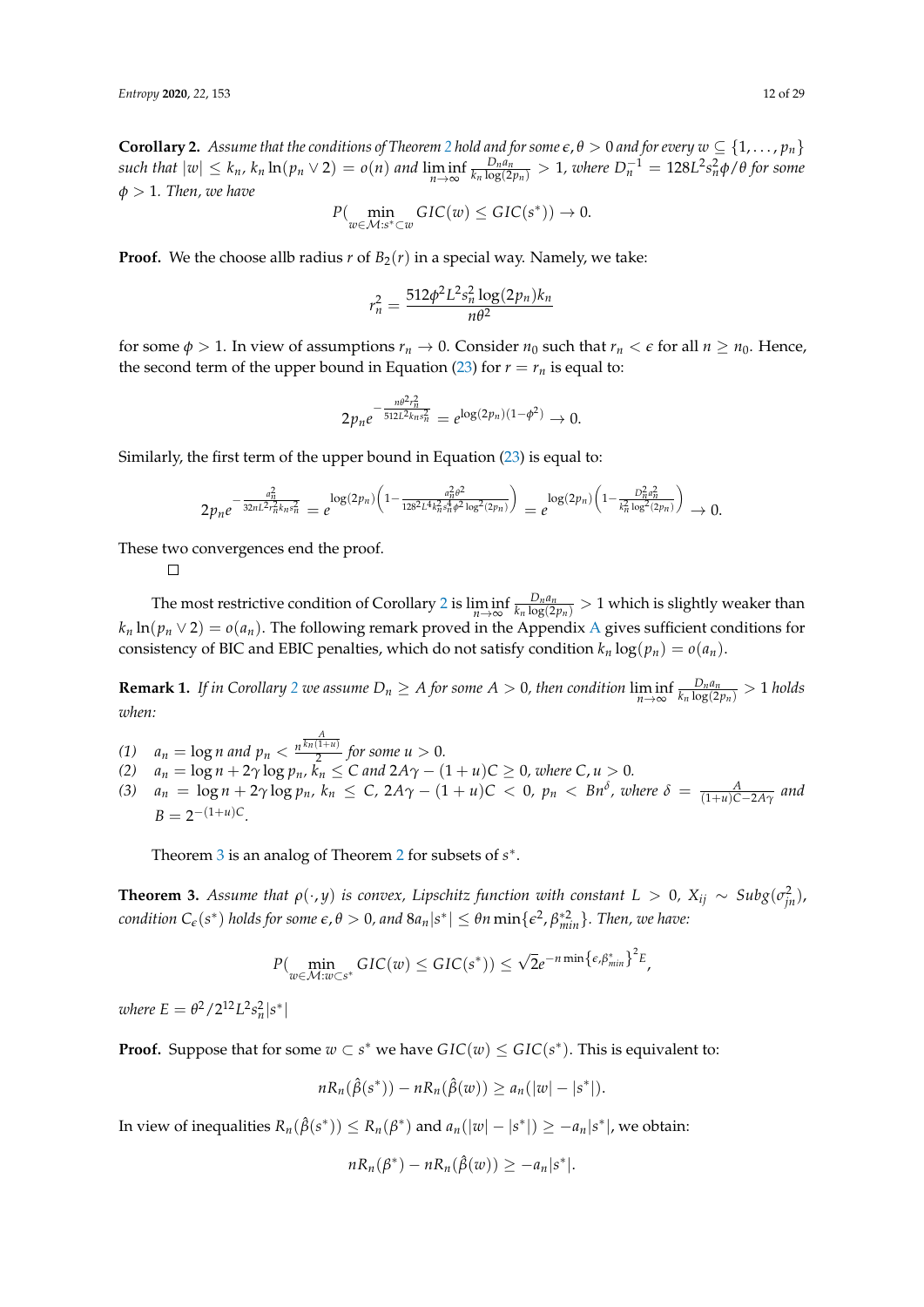Let  $v = u\hat{\beta}(w) + (1 - u)\beta^*$  for some  $u \in [0, 1]$  to be specified later. From convexity of  $\rho$ , we consider:

<span id="page-12-0"></span>
$$
nR_n(\beta^*) - nR_n(v) \ge nu(R_n(\beta^*) - R_n(\hat{\beta}(w))) \ge -ua_n|s^*| \ge -a_n|s^*|.
$$
 (24)

We consider two cases separately:

 $(1)$   $\beta_{min}^* > \epsilon$ .

First, observe that

$$
8a_n|s^*| \le \theta \epsilon^2 n,\tag{25}
$$

which follows from our assumption. Let  $u = \epsilon/(\epsilon + ||\hat{\beta}(w) - \beta^*||_2)$  and

<span id="page-12-1"></span>
$$
v = u\hat{\beta}(w) + (1 - u)\beta^*.
$$
\n<sup>(26)</sup>

Note that  $||\hat{\beta}(w) - \beta^*||_2 \ge ||\beta^*_{s^* \setminus w}||_2 \ge \beta^*_{min}.$  Then, as function  $d(x) = x/(x+c)$  is increasing and bounded from above by 1 for *x*, *c* > 0, we obtain:

<span id="page-12-2"></span>
$$
\epsilon \ge ||v - \beta^*||_2 = \frac{\epsilon ||\hat{\beta}(w) - \beta^*||_2}{\epsilon + ||\hat{\beta}(w) - \beta^*||_2} \ge \frac{\epsilon \beta^*_{min}}{\epsilon + \beta^*_{min}} > \frac{\epsilon^2}{2\epsilon} = \frac{\epsilon}{2}.
$$
 (27)

Hence, in view of  $C_{\epsilon}(s^*)$  condition, we have:

$$
R(v) - R(\beta^*) > \theta \frac{\epsilon^2}{4}.
$$

Using Equations [\(24\)](#page-12-0)–[\(26\)](#page-12-1) and the above inequality yields:

$$
S_2(\epsilon) \ge R_n(\beta^*) - R(\beta^*) - (R_n(v) - R(v)) > \theta \frac{\epsilon^2}{4} - \frac{a_n}{n} |s^*| \ge \frac{\theta \epsilon^2}{8}.
$$

Thus, in view of Lemma [2,](#page-7-0) we obtain:

<span id="page-12-3"></span>
$$
P(\min_{w \in \mathcal{M}: w \subset s^*} GIC(w) \leq GIC(s^*)) \leq P\left(S_2(\epsilon) > \frac{\theta\epsilon^2}{8}\right) \leq \sqrt{2}e^{-\frac{n\theta^2\epsilon^2}{4096L^2s_n^2|s^*|}}.
$$
 (28)

 $(2)$   $\beta_{min}^* \leq \epsilon$ .

In this case, we take  $u = \beta_{min}^*/(\beta_{min}^* + ||\hat{\beta}(w) - \beta^*||_2)$  and define *v* as in Equation [\(26\)](#page-12-1). Analogously, as in Equation [\(27\)](#page-12-2), we have:

$$
\frac{\beta^*_{min}}{2} \leq ||v - \beta^*||_2 \leq \beta^*_{min}.
$$

Hence, in view of  $C_{\epsilon}(s^*)$  condition, we have:

$$
R(v) - R(\beta^*) \ge \theta \frac{\beta_{\text{min}}^{*2}}{4}.
$$

Using Equation [\(24\)](#page-12-0) and the above inequality yields:

$$
S_2(\beta^*_{min}) \ge R_n(\beta^*) - R(\beta^*) - (R_n(v) - R(v)) \ge \theta \frac{\beta^*_{min}}{4} - \frac{a_n}{n} |s^*| \ge \frac{\theta}{8} \beta^*_{min}^2.
$$

Thus, in view of Lemma [2,](#page-7-0) we obtain:

<span id="page-12-4"></span>
$$
P(\min_{w\in\mathcal{M}:w\subset s^*} GIC(w)\leq GIC(s^*))\leq P\left(S_2(\beta^*_{min})\geq \frac{\theta}{8}\beta^{*2}_{min}\right)\leq \sqrt{2}e^{-\frac{n\theta^2\beta^*_{min}}{2^{12}L^2s_n^2|s^*|}}.\tag{29}
$$

∗2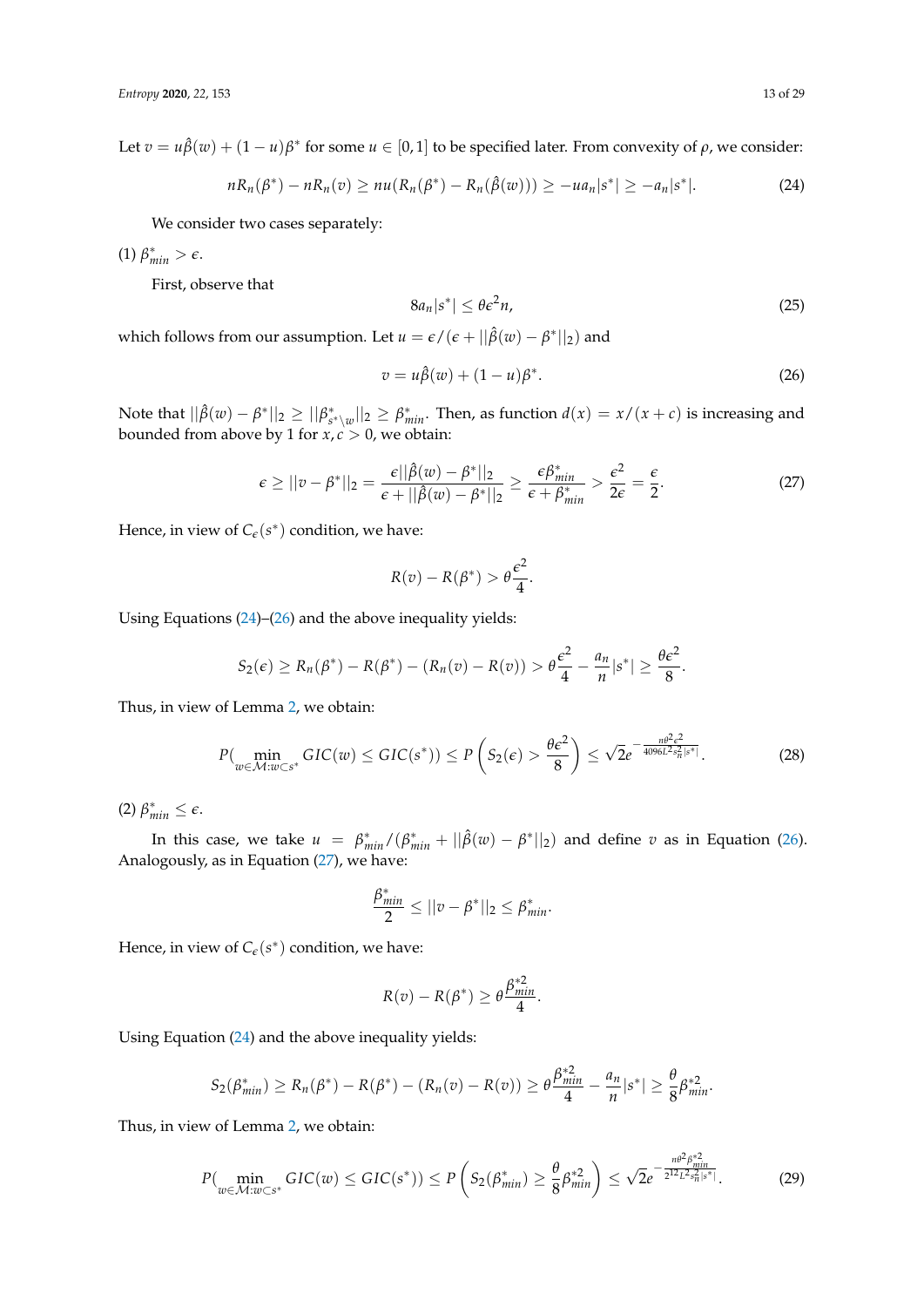By combining Equations [\(28\)](#page-12-3) and [\(29\)](#page-12-4), the theorem follows.  $\square$ 

<span id="page-13-0"></span>**Corollary 3.** Assume that loss  $\rho(\cdot, y)$  is convex, Lipschitz function with constant  $L > 0$ ,  $X_{ij} \sim Subg(\sigma_{jn}^2)$ , *condition*  $C_{\epsilon}(s^*)$  *holds for some*  $\epsilon$ ,  $\theta > 0$  *and*  $a_n|s^*| = o(n \min\{1, \beta^*_{min}\}^2)$ , then

$$
P(\min_{w \in \mathcal{M}: w \subset s^*} GIC(w) \leq GIC(s^*)) \to 0.
$$

**Proof.** First, observe that as  $a_n \to \infty$ 

$$
a_n|s^*|=o(n\min\{1,\beta_{min}^*\}^2)
$$

implies

$$
|s^*| = o(n \min\{1, \beta_{min}^*\}^2),
$$

and thus in view of Theorem [3](#page-11-0) we have

$$
P(\min_{w \in \mathcal{M}: w \subset s^*} GIC(w) \leq GIC(s^*)) \to 0.
$$

 $\Box$ 

## <span id="page-13-2"></span>**5. Selection Consistency of SS Procedure**

In this section, we combine the results of the two previous sections to establish consistency of a two-step SS procedure. It consists in construction of a nested family of models M using magnitude of Lasso coefficients and then finding the minimizer of GIC over this family. As  $M$  is data dependent to establish consistency of the procedure we use Corollaries [2](#page-11-1) and [3](#page-13-0) in which the minimizer of GIC is considered over *all* subsets and supersets of *s* ∗ .

SS (Screening and Selection) procedure is defined as follows:

1. Choose some  $\lambda > 0$ .

2. Find 
$$
\hat{\beta}_L = \underset{h \in \mathbb{R}^{p_n}}{\arg \min} R_n(b) + \lambda ||b||_1
$$
.

3. Find 
$$
\hat{s}_L = \text{supp }\hat{\beta}_L = \{j_1, ..., j_k\}
$$
 such that  $|\hat{\beta}_{L,j_1}| \ge ... \ge |\hat{\beta}_{L,j_k}| > 0$  and  $j_1, ..., j_k \in \{1, ..., p_n\}$ .  
4. Define  $\mathcal{M}_{SS} = \{\emptyset, \{j_1\}, \{j_1, j_2\}, ..., \{j_1, j_2, ..., j_k\}\}$ .

- 
- 5. Find  $\hat{s}^* = \arg \min GIC(w)$ .  $w \in M_{SS}$

The SS procedure is a modification of SOS procedure in [\[17\]](#page-27-12) designed for linear models. Since ordering step considered in [\[17\]](#page-27-12) is omitted in the proposed modification, we abbreviate the name to SS.

Corollary [4](#page-13-1) and Remark [2](#page-15-1) describe the situations when SS procedure is selection consistent. In it, we use the assumptions imposed in Sections [2](#page-4-0) and [3](#page-7-1) together with an assumption that support of  $s^*$ contains no more than  $k_n$  elements, where  $k_n$  is some deterministic sequence of integers. Let  $\mathcal{M}_{SS}$  is nested family constructed in the step 4 of SS procedure.

<span id="page-13-1"></span>**Corollary 4.** *Assume that*  $\rho(\cdot, y)$  *is convex, Lipschitz function with constant*  $L > 0$ ,  $X_{ij} \sim Subg(\sigma_{jn}^2)$  *and*  $\beta^*$ *exists and is unique. If*  $k_n \in N_+$  *is some sequence, margin Condition [\(MC\)](#page-5-1) is satisfied for some*  $\vartheta$ *,*  $\delta$ ,  $\varepsilon > 0$ *, condition*  $C_{\epsilon}(w)$  *holds for some*  $\epsilon, \theta > 0$  *and for every*  $w \subseteq \{1, \ldots, p_n\}$  *such that*  $|w| \leq k_n$  *and the following conditions are fulfilled:*

- $|s^*| \leq k_n$
- $P(\forall w \in M_{SS} : |w| \leq k_n) \rightarrow 1$
- **•**  $\liminf_{n}$   $\kappa$ <sub>H</sub>( $\varepsilon$ ) > 0 *for some*  $\varepsilon$  > 0, where H *is non-negative definite matrix and*  $\kappa$ <sub>H</sub>( $\varepsilon$ ) *is defined in Equation [\(12\)](#page-5-0),*
- $\log(p_n) = o(n\lambda^2)$
- $k_n\lambda = o(\min{\beta^*_{min}}, 1)$ *)*,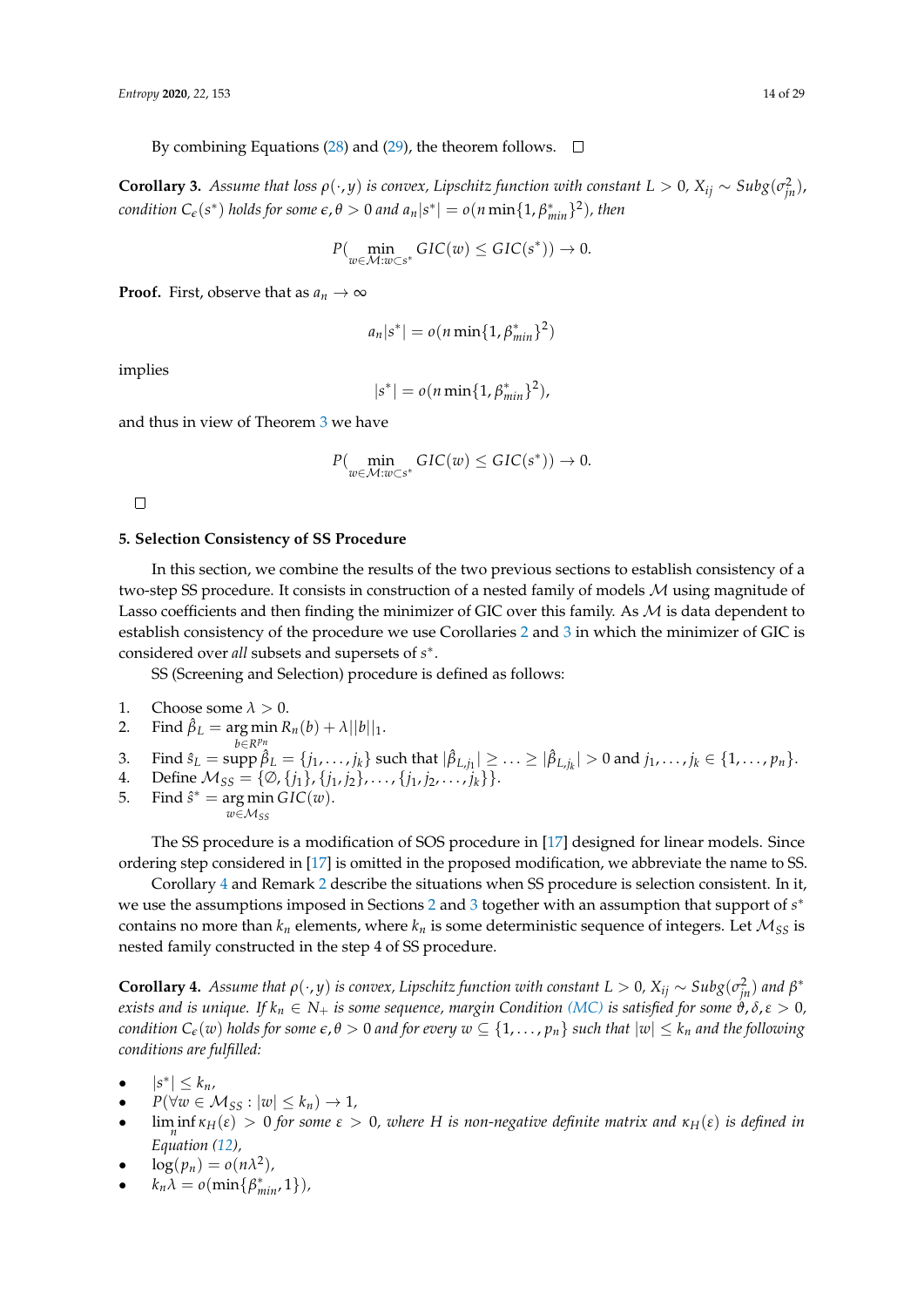*Entropy* **2020**, *22*, 153 15 of 29

- $k_n \log p_n = o(n)$ ,
- $k_n \log p_n = o(a_n)$ ,
- $a_n k_n = o(n \min\{\beta^*_{min}, 1\}^2)$

*then for SS procedure we have*

$$
P(\hat{s}^* = s^*) \to 1.
$$

**Proof.** In view of Corollary [1,](#page-8-2) following from the separation property in Equation [\(22\)](#page-9-2) we obtain  $P(s^* \in M_{SS}) \rightarrow 1$ . Let:

$$
A_1 = \{ \min_{w \in \mathcal{M}_{SS}: w \supset s^* , |w| \leq k_n} \text{GIC}(w) \leq \text{GIC}(s^*) \},
$$
  
\n
$$
A_2 = \{ \min_{w \in \mathcal{M}_{SS}: w \supset s^* , |w| > k_n} \text{GIC}(w) \leq \text{GIC}(s^*) \},
$$
  
\n
$$
B = \{ \forall w \in \mathcal{M}_{SS} : |w| \leq k_n \}.
$$

Then, we have again from the fact that  $A_2 \cap B = \emptyset$ , union inequality and Corollary [2:](#page-11-1)

$$
P(\min_{w \in \mathcal{M}_{SS}: w \supset s^*} GIC(w) \leq GIC(s^*)) = P(A_1 \cup A_2) = P(A_1 \cup (A_2 \cap B^c))
$$
  
\$\leq P(A\_1) + P(B^c) \to 0\$. (30)

In an analogous way, using  $|s^*| \leq k_n$  and Corollary [3](#page-13-0) yields:

<span id="page-14-2"></span><span id="page-14-1"></span>
$$
P(\min_{w \in \mathcal{M}_{SS}: w \subset s^*} GIC(w) \leq GIC(s^*)) \to 0.
$$
 (31)

Now, observe that in view of definition of  $\hat{s}^*$  and union inequality:

$$
P(\hat{s}^* = s^*) = P(\min_{w \in \mathcal{M}_{SS}: w \neq s^*} GL(w) > GIC(s^*))
$$
  
\n
$$
\geq 1 - P(\min_{w \in \mathcal{M}_{SS}: w \subseteq s^*} GL(w) \leq GIC(s^*))
$$
  
\n
$$
- P(\min_{w \in \mathcal{M}_{SS}: w \supset s^*} GL(w) \leq GIC(s^*)).
$$

Thus,  $P(\hat{s}^* = s^*) \rightarrow 1$  in view of the above inequality and Equations [\(30\)](#page-14-1) and [\(31\)](#page-14-2).

### <span id="page-14-0"></span>*5.1. Case of Misspecified Semi-Parametric Model*

Consider now the important case of the misspecified semi-parametric model defined in Equation [\(5\)](#page-1-2) for which function  $\tilde{q}$  is unknown and may be arbitrary. An interesting question is whether information about *β* can be recovered when misspecification occurs. The answer is positive under some additional assumptions on distribution of random predictors. Assume additionally that *X* satisfies

<span id="page-14-3"></span>
$$
E(X|\beta^T X) = u_0 + u\beta^T X,\tag{32}
$$

where *β* is the true parameter. Thus, regressions of *X* given *β <sup>T</sup>X* have to be linear. We stress that conditioning  $β^T X$  involves only the true  $β$  in Equation [\(5\)](#page-1-2). Then, it is known (cf. [\[5](#page-27-0)[,10](#page-27-5)[,11\]](#page-27-6)) that  $β^* = ηβ$ and  $\eta \neq 0$  if Cov $(Y, X) \neq 0$ . Note that because  $\beta$  and  $\beta^*$  are collinear and  $\eta \neq 0$  it follows that  $s = s^*$ . This is important in practical applications as it shows that a position of the optimal separating direction given by *β* can be consistently recovered. It is also worth mentioning that if Equation [\(32\)](#page-14-3) is satisfied the direction of *β* coincides with the direction of the first canonical vector. We refer to the work of Kubkowski and Mielniczuk [\[7\]](#page-27-2) for the proof and to the work o Kubkowski and Mielniczuk [\[6\]](#page-27-1) for discussion and up-to date references to this problem. The linear regressions condition in Equation  $(32)$  is satisfied, e.g., by elliptically contoured distribution, in particular by multivariate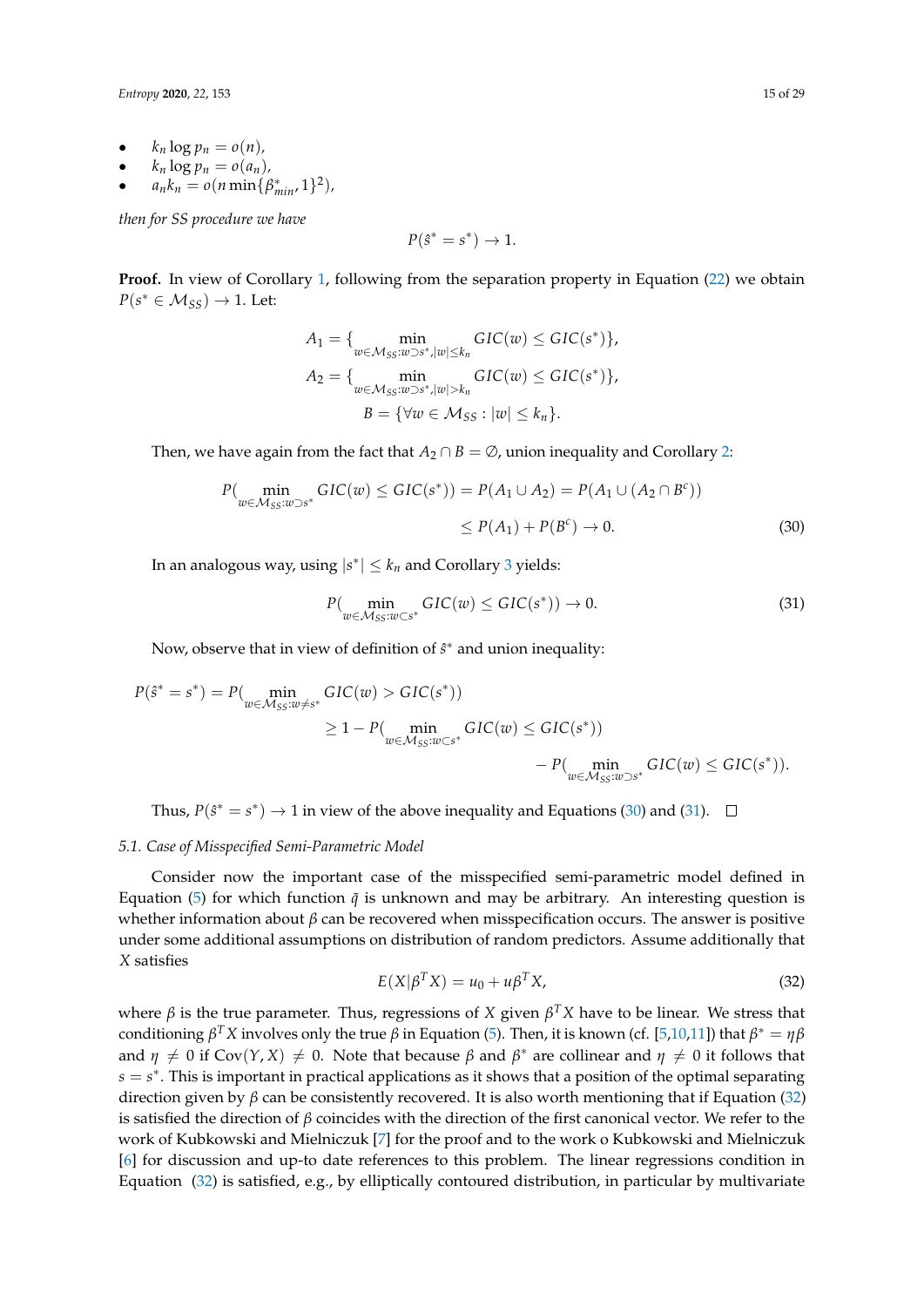normal. We note that it is proved in [\[18\]](#page-27-13) that Equation [\(32\)](#page-14-3) approximately holds for the majority of *β*. When Equation [\(32\)](#page-14-3) holds exactly, proportionality constant *η* can be calculated numerically for known *q*˜ and *β*. We can state thus the following result provided Equation [\(32\)](#page-14-3) is satisfied.

**Corollary 5.** *Assume that Equation [\(32\)](#page-14-3) and the assumptions of Corollary [4](#page-13-1) are satisfied. Moreover,*  $Cov(Y, X) \neq 0$ . Then,  $P(\hat{s}^* = s) \to 1$ .

<span id="page-15-1"></span>**Remark 2.** If  $p_n = O(e^{cn^{\gamma}})$  for some  $c > 0$ ,  $\gamma \in (0, 1/2)$ ,  $\xi \in (0, 0.5 - \gamma)$ ,  $u \in (0, 0.5 - \gamma - \xi)$ ,  $k_n = O(n^{\xi})$ ,  $\lambda = C_n \sqrt{\log(p_n)/n}$ ,  $C_n = O(n^u)$ ,  $C_n \to +\infty$ ,  $n^{-\frac{\gamma}{2}} = O(\beta_{min}^*)$ ,  $a_n = dn^{\frac{1}{2}-u}$ , then *assumptions imposed on asymptotic behavior of parameters in Corollary [4](#page-13-1) are satisfied.*

Note that  $p_n$  is allowed to grow exponentially:  $\log p_n = O(n^{\gamma})$ , however  $\beta^*_{min}$  may not decrease to 0 too quickly with regard to growth of  $p_n$ :  $n^{-\frac{\gamma}{2}} = O(\beta^*_{min})$ .

**Remark 3.** *We note that, to apply Corollary [4](#page-13-1) to the two-step procedure based on Lasso, it is required that*  $|s^*| \leq k_n$  and that the support of Lasso estimator with probability tending to 1 contains no more than  $k_n$ *elements. Some results bounding* | supp *β*ˆ *<sup>L</sup>*| *are available for deterministic X (see [\[31\]](#page-27-25)) and for random X (see [\[32\]](#page-27-26)), but they are too weak to be useful for EBIC penalties. The other possibility to prove consistency of* two-step procedure is to modify it in the first step by using thresholded Lasso (see [\[33\]](#page-27-27)) corresponding to k'<sub>n</sub> *largest Lasso coefficients where*  $k'_n \in N$  *is such that*  $k_n = o(k'_n)$ *. This is a subject of ongoing research.* 

## <span id="page-15-0"></span>**6. Numerical Experiments**

#### *6.1. Selection Procedures*

We note that the original procedure is defined for a single *λ* only. In the simulations discussed below, we implemented modifications of SS procedure introduced in Section [5.](#page-13-2) In practice, it is generally more convenient to consider in the first step some sequence of penalty parameters  $\lambda_1$  > ...  $> \lambda_m > 0$  instead of only one  $\lambda$  in order to avoid choosing the "best"  $\lambda$ . For the fixed sequence  $\lambda_1, \ldots, \lambda_m$ , we construct corresponding families  $M_1, \ldots, M_m$  analogously to M in Step 4 of the SS procedure. Thus, we arrive at the following SSnet procedure, which is the modification of SOSnet procedure in [\[17\]](#page-27-12). Below,  $\tilde{b}$  is a vector *b* with first coordinate corresponding to intercept omitted,  $b=(b_0,\tilde{b}^T)^T$ :

1. Choose some  $\lambda_1 > ... > \lambda_m > 0$ .<br>2. Final  $\hat{\theta}^{(i)}$  - argumin  $B_n$  (b) 1.1 |  $\hat{\theta}$ .

2. Find 
$$
\hat{\beta}_L^{(i)} = \arg \min_{b \in R^{pn+1}} R_n(b) + \lambda_i ||\tilde{b}||_1
$$
 for  $i = 1, ..., m$ .

3. Find 
$$
\hat{s}_L^{(i)} = \text{supp } \hat{\beta}_L^{(i)} = \{j_1^{(i)}, \ldots, j_{k_i}^{(i)}\}
$$
 where  $j_1^{(i)}, \ldots, j_{k_i}^{(i)}$  are such that  $|\hat{\beta}_{L,j_1^{(i)}}^{(i)}| \geq \ldots \geq |\hat{\beta}_{L,j_{k_i}^{(i)}}^{(i)}| > 0$  for  $i = 1, \ldots, m$ .

4. Define 
$$
\mathcal{M}_i = \{\{j_1^{(i)}\}, \{j_1^{(i)}, j_2^{(i)}\}, \dots, \{j_1^{(i)}, j_2^{(i)}, \dots, j_{k_i}^{(i)}\}\}
$$
 for  $i = 1, \dots, m$ .

5. Define 
$$
\mathcal{M} = \{\emptyset\} \cup \bigcup_{i=1}^{m} \mathcal{M}_i
$$
.

6. Find  $\hat{s}^* = \arg \min$ *w*∈M  $GIC(w)$ , where

$$
GIC(w) = \min_{b \in R^{p_n+1} : supp \, \tilde{b} \subseteq w} nR_n(b) + a_n(|w|+1).
$$

Instead of constructing families  $\mathcal{M}_i$  for each  $\lambda_i$  in SSnet procedure,  $\lambda$  can be chosen by cross-validation using 1SE rule (see [\[34\]](#page-28-0)) and then SS procedure is applied for such *λ*. We call this procedure SSCV. The last procedure considered was introduced by Fan and Tang [\[35\]](#page-28-1) and is Lasso procedure with penalty parameter  $\hat{\lambda}$  chosen in a data-dependent way analogously to SSCV. Namely, it is the minimizer of GIC criterion with  $a_n = \log(\log n) \cdot \log p_n$  for which ML estimator has been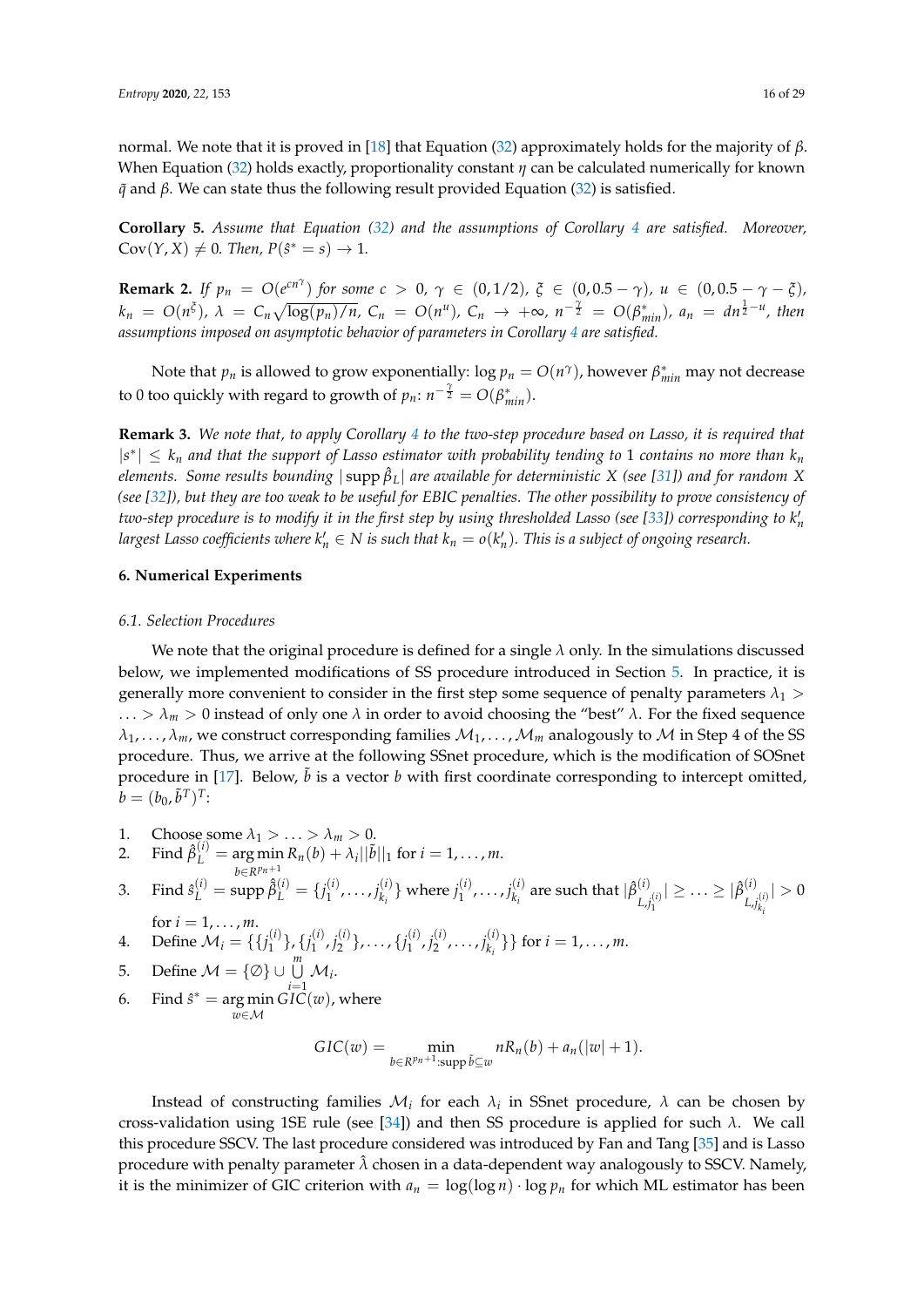replaced by Lasso estimator with penalty *λ*. Once *β*ˆ *<sup>L</sup>*(*λ*ˆ *<sup>L</sup>*) is calculated, then *s*ˆ ∗ is defined as its support. The procedure is called LFT in the sequel.

We list below versions of the above procedures along with R packages that were used to choose sequence  $\lambda_1, \ldots, \lambda_m$  and computation of Lasso estimator. The following packages were chosen based on selection performance after initial tests for each loss and procedure:

- SSnet with logistic or quadratic loss: ncvreg;
- SSCV or LFT with logistic or quadratic loss: glmnet; and
- SSnet, SSCV or LFT with Huber loss (cf. [\[12\]](#page-27-7)): hqreg.

The following functions were used to optimize  $R<sub>n</sub>$  in GIC minimization step for each loss:

- logistic loss: glm.fit (package stats);
- quadratic loss: .lm.fit (package stats); and
- Huber loss: rlm (package rlm).

Before applying the investigated procedures, each column of matrix  $\mathbb{X} = (X_1, \ldots, X_n)^T$  was standardized as Lasso estimator  $\hat{\beta}_L$  depends on scaling of predictors. We set length of  $\lambda_i$  sequence to  $m = 20$ . Moreover, in all procedures we considered only  $\lambda_i$  for which  $|\hat{s}_L^{(i)}|$  $|L^{(1)}| \leq n$  because, when  $|\hat{s}_L^{(i)}|$  $\vert L^{(1)} \vert > n$ , Lasso and ML solutions are not unique (see [\[32,](#page-27-26)[36\]](#page-28-2)). For Huber loss, we set parameter  $\delta = 1/10$  (see [\[12\]](#page-27-7)). The number of folds in SSCV was set to  $K = 10$ .

Each simulation run consisted of *L* repetitions, during which samples  $\mathbb{X}_k = (X_1^{(k)})^k$  $\mathbf{X}_1^{(k)}, \ldots, \mathbf{X}_n^{(k)}$ )<sup>T</sup> and  $\mathbf{Y}_k = (Y_1^{(k)}$  $Y_1^{(k)},\ldots,Y_n^{(k)})^T$  were generated for  $k=1,\ldots,L.$  For  $k$ th sample  $(\mathbb{X}_k,Y_k)$  estimator  $\hat{s}_k^*$  of set of active predictors was obtained by a given procedure as the support of  $\hat{\tilde{\beta}}(\hat{s}_k^*)$ , where

$$
\hat{\beta}(\hat{s}_k^*) = (\hat{\beta}_0(\hat{s}_k^*), \hat{\beta}(\hat{s}_k^*)^T)^T = \underset{b \in \mathbb{R}^{pn+1}}{\arg \min} \frac{1}{n} \sum_{i=1}^n \rho(b^T X_i^{(k)}, Y_i^{(k)})
$$

is ML estimator for *k*th sample. We denote by  $\mathcal{M}^{(k)}$  the family  $\mathcal M$  obtained by a given procedure for *k*th sample.

In our numerical experiments we have computed the following measures of selection performance which gauge co-direction of true parameter *β* and  $\hat{\beta}$  and the interplay between *s*<sup>\*</sup> and  $\hat{s}$ <sup>\*</sup>:

• 
$$
ANSLE = \frac{1}{L} \sum_{k=1}^{L} \arccos |\cos \angle(\tilde{\beta}_0, \hat{\tilde{\beta}}(\hat{s}_k^*))|, \text{ where}
$$

$$
\cos \angle(\tilde{\beta}, \hat{\tilde{\beta}}(\tilde{s}_k^*)) = \frac{\sum\limits_{j=1}^{p_n} \beta_j \hat{\beta}_j(\tilde{s}_k^*)}{\|\tilde{\beta}\|_2 \|\hat{\tilde{\beta}}(\tilde{s}_k^*)\|_2}
$$

 $p_{inc} = \frac{1}{I}\sum\limits_{l=1}^{L} I(s^* \in \mathcal{M}^{(k)}),$ <br>  $p_{inc} = \frac{1}{I}\sum\limits_{l=1}^{L} I(s^* \in \mathcal{M}^{(k)}),$ 

• 
$$
P_{inc} = \frac{1}{L} \sum_{k=1}^{L} I(s^* \in \mathcal{M}^{(k)}),
$$

• 
$$
P_{equal} = \frac{1}{L} \sum_{k=1}^{L} I(\hat{s}_k^* = s^*).
$$

 $\bullet$   $P_{\text{supset}} = \frac{1}{L}$ *L* ∑ *k*=1  $I(\hat{s}_k^* \supseteq s^*)$ .

Thus, *ANGLE* is equal an of angle between true parameter (with intercept omitted) and its post model-selection estimator averaged over simulations, *Pinc* is a fraction of simulations for which family  $\mathcal{M}^{(k)}$  contains true model  $s^*$ , and  $P_{equal}$  and  $P_{supset}$  are the fractions of time when SSnet chooses true model or its superset, respectively.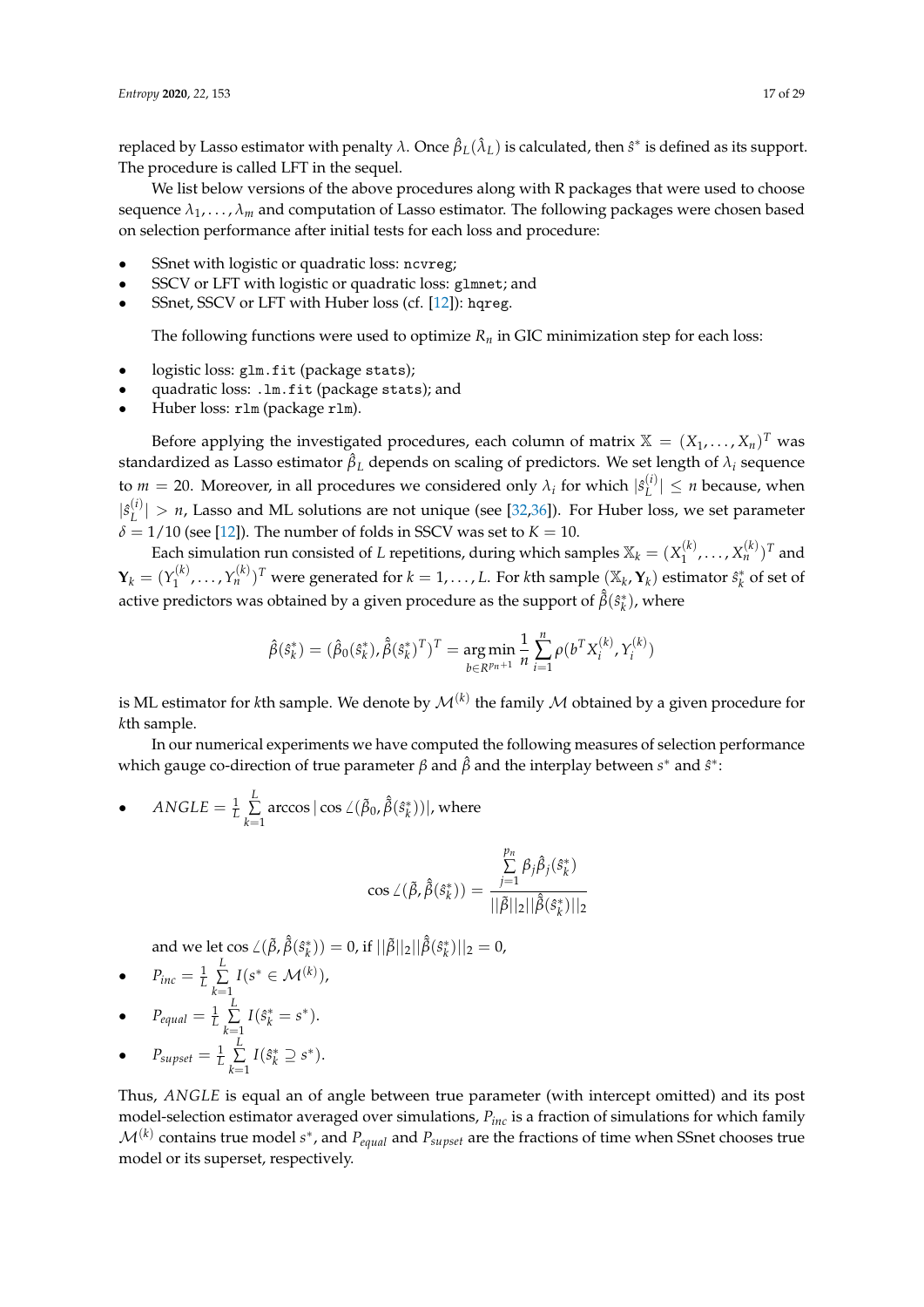#### *6.2. Regression Models Considered*

To investigate behavior of two-step procedure under misspecification we considered two similar models with different sets of predictors. As sets of predictors differ, this results in correct specification of the first model (Model M1) and misspecification of the second (Model M2).

Namely, in Model M1, we generated *n* observations  $(X_i, Y_i) \in R^{p+1} \times \{0,1\}$  for  $i = 1, ..., n$ such that:

$$
X_{i0} = 1, X_{i1} = Z_{i1}, X_{i2} = Z_{i2}, X_{ij} = Z_{i,j-7} \text{ for } j = 10, ..., p,
$$
  
\n
$$
X_{i3} = X_{i1}^2, X_{i4} = X_{i2}^2, X_{i5} = X_{i1}X_{i2},
$$
  
\n
$$
X_{i6} = X_{i1}^2 X_{i2}, X_{i7} = X_{i1}X_{i2}^2, X_{i8} = X_{i1}^3, X_{i9} = X_{i2}^3,
$$

where  $Z_i = (Z_{i1}, \ldots, Z_{ip})^T \sim \mathcal{N}_p(0_p, \Sigma)$ ,  $\Sigma = [\rho^{|i-j|}]_{i,j=1,\ldots,p}$  and  $\rho \in (-1,1)$ . We consider response function  $q(x) = q_L(x^3)$  for  $x \in R$ ,  $s = \{1, 2\}$  and  $\beta_s = (1, 1)^T$ . Thus,

$$
P(Y_i = 1 | X_i = x_i) = q(\beta_s^T x_{i,s}) = q(x_{i1} + x_{i2}) = q_L((x_{i1} + x_{i2})^3)
$$
  
=  $q_L(x_{i1}^3 + x_{i2}^3 + 3x_{i1}^2 x_{i2} + 3x_{i1}x_{i2}^2)$   
=  $q_L(3x_{i6} + 3x_{i7} + x_{i8} + x_{i9}).$ 

We observe that the last equality implies that the above binary model is correctly specified with respect to family of fitted logistic models and *X*6, *X*7, *X*<sup>8</sup> and *X*<sup>9</sup> are four active predictors, whereas the remaining ones play no role in prediction of *Y*. Hence,  $s^* = \{6,7,8,9\}$  and  $\beta_{s^*}^* = (3,3,1,1)^T$  are, respectively, sets of indices of active predictors and non-zero coefficients of projection onto family of logistic models.

We considered the following parameters in numerical experiments:  $n = 500, p = 150, \rho \in$ {−0.9 + 0.15 · *k* : *k* = 0, 1, . . . , 12}, and *L* = 500 (the number of generated datasets for each combination of parameters). We investigated procedures SSnet, SSCV, and LFT using logistic, quadratic, and Huber (cf. [\[12\]](#page-27-7)) loss functions. For procedures SSnet and SSCV, we used GIC penalties with:

 $a_n = \log n$  (BIC); and

•  $a_n = \log n + 2 \log p_n$  (EBIC1).

In Model M2, we generated *n* observations  $(X_i, Y_i) \in R^{p+1} \times \{0,1\}$  for  $i = 1, \ldots, n$  such that  $X_i =$  $(X_{i0}, X_{i1}, \ldots, X_{ip})^T$  and  $(X_{i1}, \ldots, X_{ip})^T \sim \mathcal{N}_p(0_p, \Sigma)$ ,  $\Sigma = [\rho^{|i-j|}]_{i,j=1,\ldots,p}$  and  $\rho \in (-1,1)$ . Response function is  $q(x) = q_L(x^3)$  for  $x \in R$ ,  $s = \{1,2\}$  and  $\beta_s = (1,1)^T$ . This means that:

$$
P(Y_i = 1 | X_i = x_i) = q(\beta_s^T x_{i,s}) = q(x_{i1} + x_{i2}) = q_L((x_{i1} + x_{i2})^3)
$$

This model in comparison to Model M1 does not contain monomials of *Xi*<sup>1</sup> and *Xi*<sup>2</sup> of degree higher than 1 in its set of predictors. We observe that this binary model is misspecified with respect to fitted family of logistic models, because  $q(x_{i1} + x_{i2}) \not\equiv q_L(\beta^T x_i)$  for any  $\beta \in R^{p+1}$ . However, in this case, the linear regressions condition in Equation [\(32\)](#page-14-3) is satisfied for *X*, as it follows normal distribution (see [\[5,](#page-27-0)[7\]](#page-27-2)). Hence, in view of Proposition 3.8 in [\[6\]](#page-27-1), we have  $s_{log}^* = \{1,2\}$  and  $\beta_{log,s_{log}^*}^* = \eta(1,1)^T$  for some *η* > 0. Parameters *n*, *p*, *ρ* as well as *L* were chosen as for Model M1.

#### *6.3. Results for Models M1 and M2*

We first discuss the behavior of *Pinc*, *Pequal* and *Psupset* for the considered procedures. We observe that values of *Pinc* for SSCV and SSnet are close to 1 for low correlations in Model M2 for every tested loss (see Figure [1\)](#page-18-0). In Model M1, *Pinc* attains the largest values for SSnet procedure and logistic loss for low correlations, which is because in most cases the corresponding family  $M$  is the largest among the families created by considered procedures. *Pinc* is close to 0 in Model M1 for quadratic and Huber loss, which results in low values of the remaining indices. This may be due to strong dependences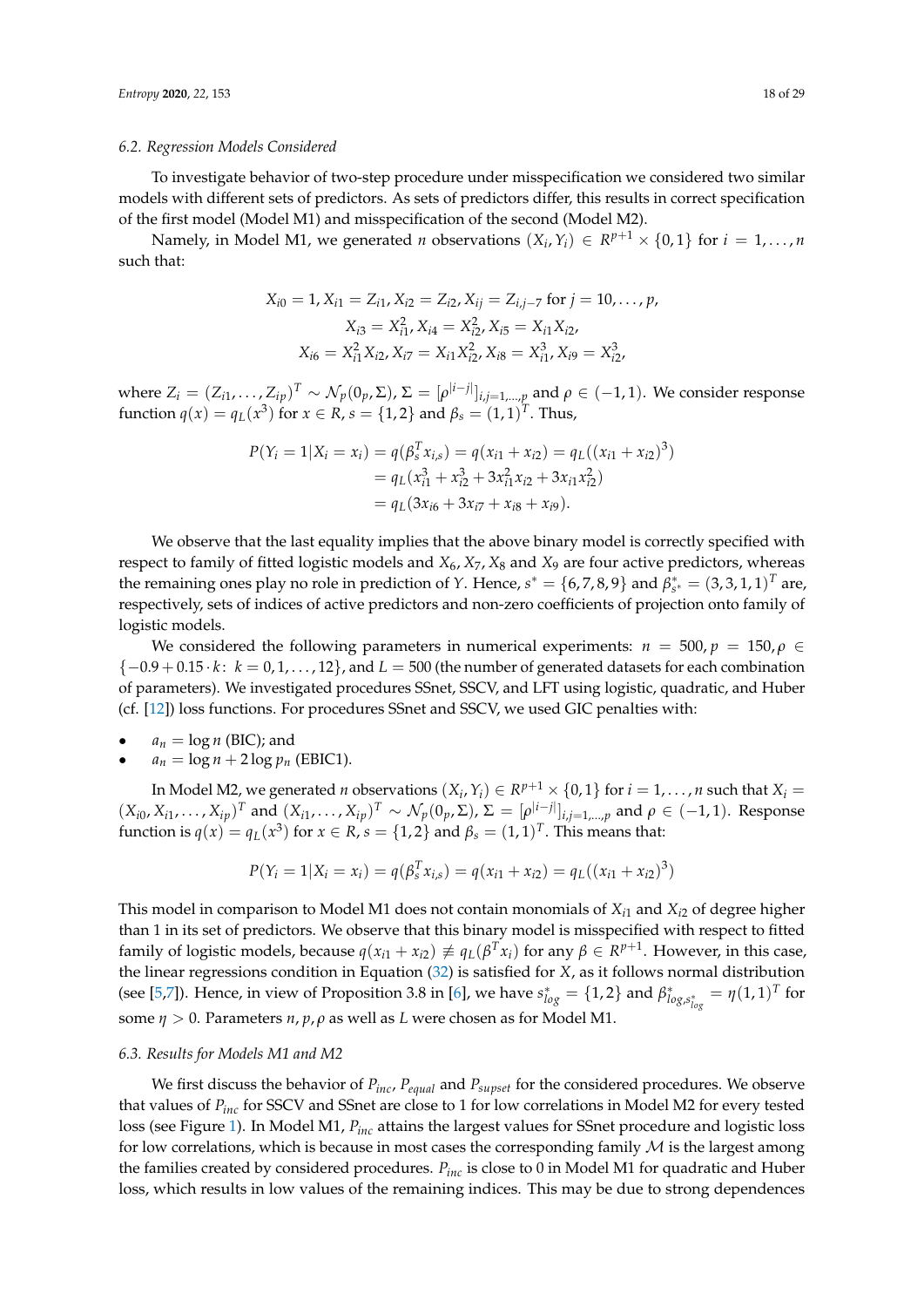between predictors in Model M1; note that we have, e.g., Cor(*Xi*<sup>1</sup> , *Xi*8) = 3/ √  $15 \approx 0.77$ . It is seen that in Model M1 inclusion probability *Pinc* is much lower than in Model M2 (except for negative correlations). It it also seen that *Pinc* for SSCV is larger than for LFT and LFT fails with respect to *Pinc* in M1.

<span id="page-18-0"></span>

Method → SSnet BIC → SSnet EBIC1 → SSCV BIC → SSCV EBIC1 + 
→ LFT

**Figure 1.** *Pinc* for Models M1 and M2.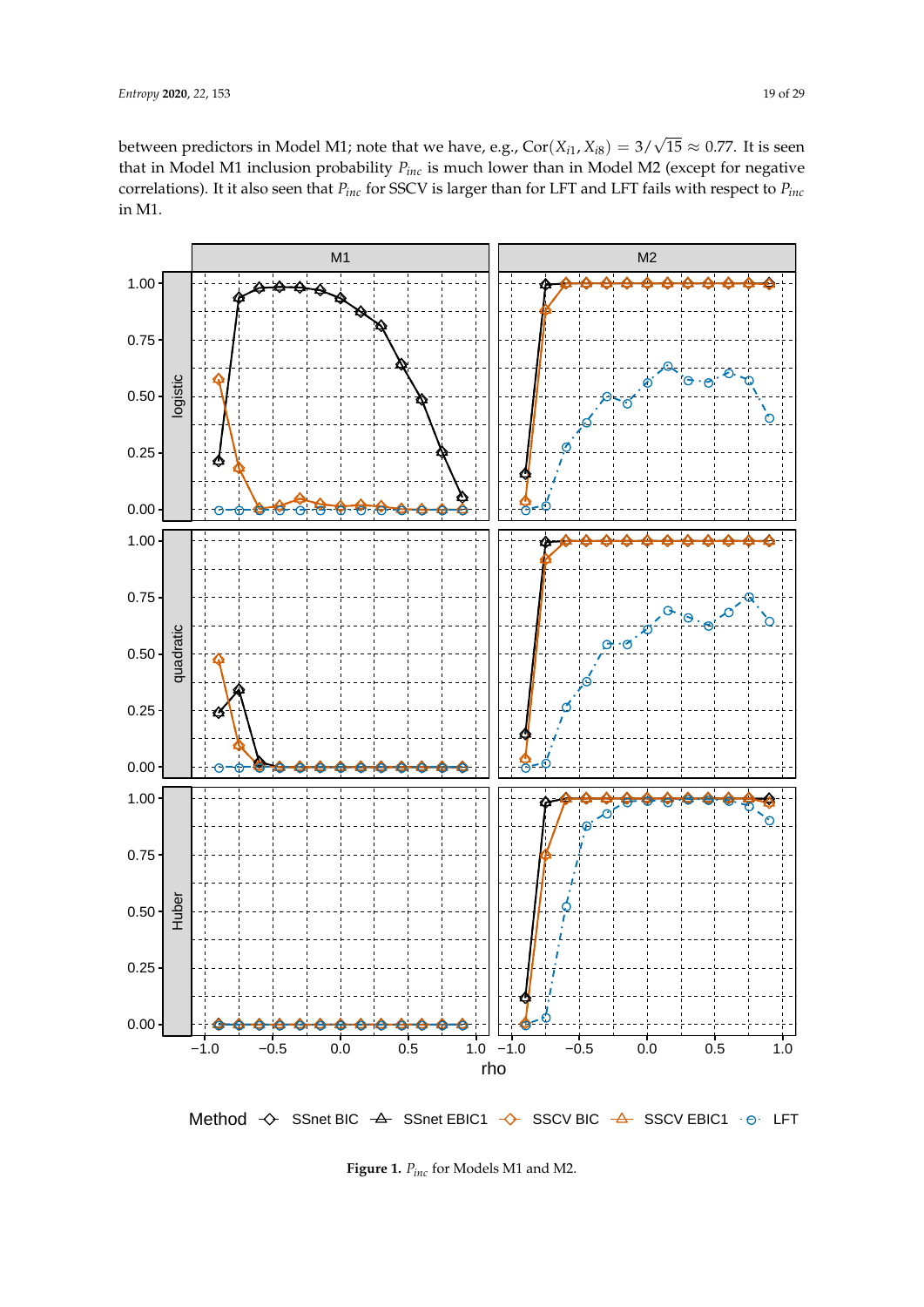In Model M1, the largest values *Pequal* are attained for SSnet with BIC penalty, the second best is SSCV with EBIC1 penalty (see Figure [2\)](#page-20-0). In Model M2, *Pequal* is close to 1 for SSnet and SSCV with EBIC1 penalty and is much larger than *Pequal* for the corresponding versions using BIC penalty. We also note that choice of loss is relevant only for larger correlations. These results confirm theoretical result of Theorem 2.1 in [\[5\]](#page-27-0), which show that collinearity holds for broad class of loss function. We observe also that, although in Model M2 remaining procedures do not select s<sup>\*</sup> with high probability, they select its superset, what is indicated by values of *Psupset* (see Figure [3\)](#page-21-0). This analysis is confirmed by an analysis of *ANGLE* measure (see Figure [4\)](#page-22-0), which attains values close to 0, when *Psupset* is close to 1. Low values of  $ANGLE$  measure mean that estimated vector  $\hat{\tilde{\beta}}(\hat{s}_k^*)$  is approximately proportional to  $\tilde{\beta}$ , which is the case for Model M2, where normal predictors satisfy linear regressions condition. Note that the angles of  $\hat{\beta}(\hat{s}_k^*)$  and  $\tilde{\beta}^*$  in Model M1 significantly differ even though Model M1 is well specified. In addition, for the best performing procedures in both models and *any* loss considered, *Pequal* is much larger in Model M2 than in Model M1, even though the latter is correctly specified. This shows that choosing a simple misspecified model which retains crucial characteristics of the well specified large model instead of the latter might be beneficial.

In Model M1, procedures with BIC penalty perform better than those with EBIC1 penalty; however, the gain for *Pequal* is much smaller than the gain when using EBIC1 in Model M2. LFT procedure performs poorly in Model M1 and reasonably well in Model M2. The overall winner in both models is SSnet. SSCV performs only slightly worse than SSnet in Model M2 but performs significantly worse in Model M1.

Analysis of computing times of the first and second stages of each procedure shows that SSnet procedure creates large families  $M$  and GIC minimization becomes computationally intensive. We also observe that the first stage for SSCV is more time consuming than for SSnet, what is caused by multiple fitting of Lasso in cross-validation. However, SSCV is much faster than SSnet in the second stage.

We conclude that in the considered experiments SSnet with EBIC1 penalty works the best in most cases; however, even for the winning procedure, strong dependence of predictors results in deterioration of its performance. It is also clear from our experiments that a choice of GIC penalty is crucial for its performance. Modification of SS procedure which would perform satisfactorily for large correlations is still an open problem.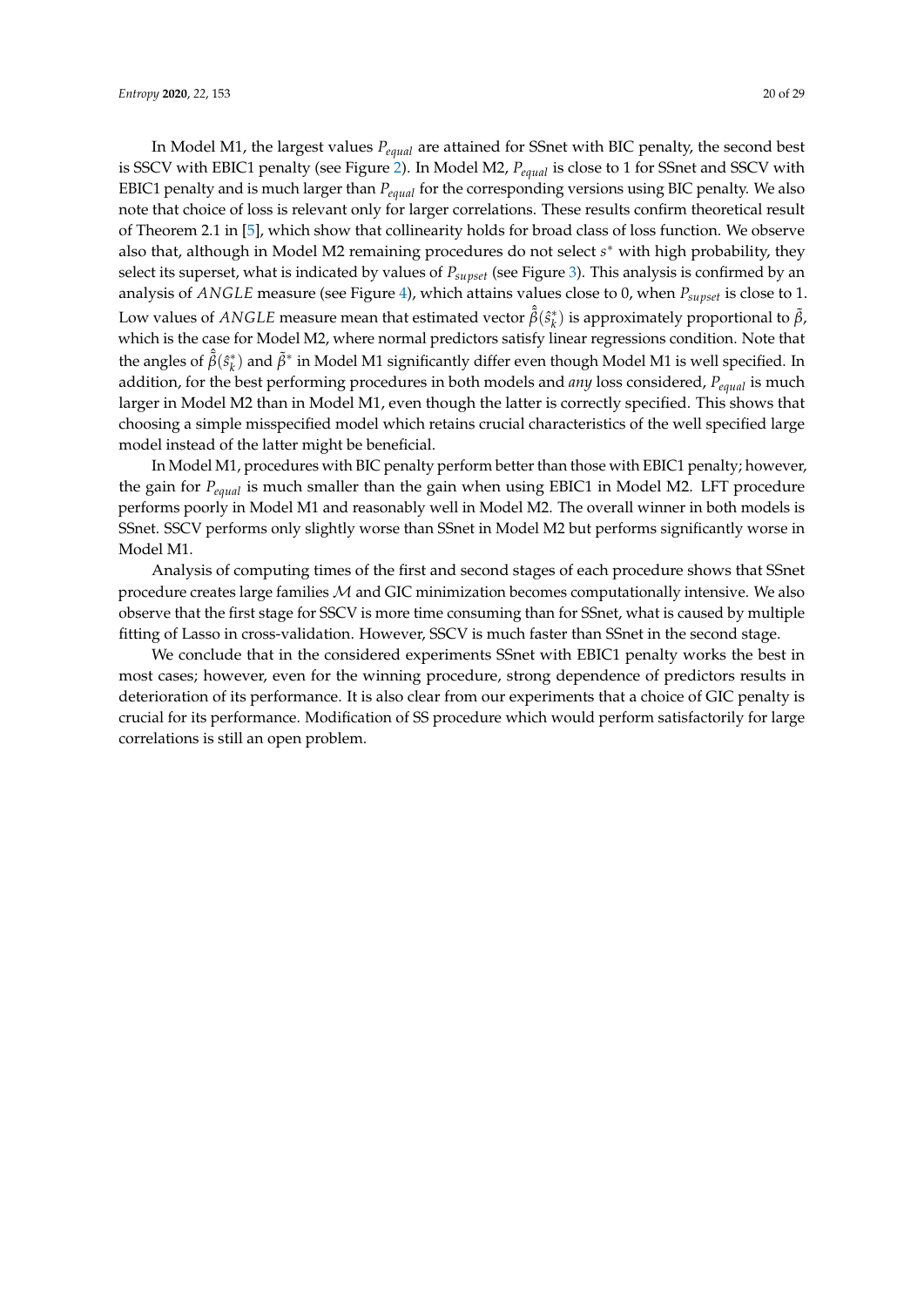<span id="page-20-0"></span>

Method  $\leftrightarrow$  SSnet BIC  $\leftrightarrow$  SSnet EBIC1  $\leftrightarrow$  SSCV BIC  $\leftrightarrow$  SSCV EBIC1  $\cdot \circ$  LFT

**Figure 2.** *Pequal* for Models M1 and M2.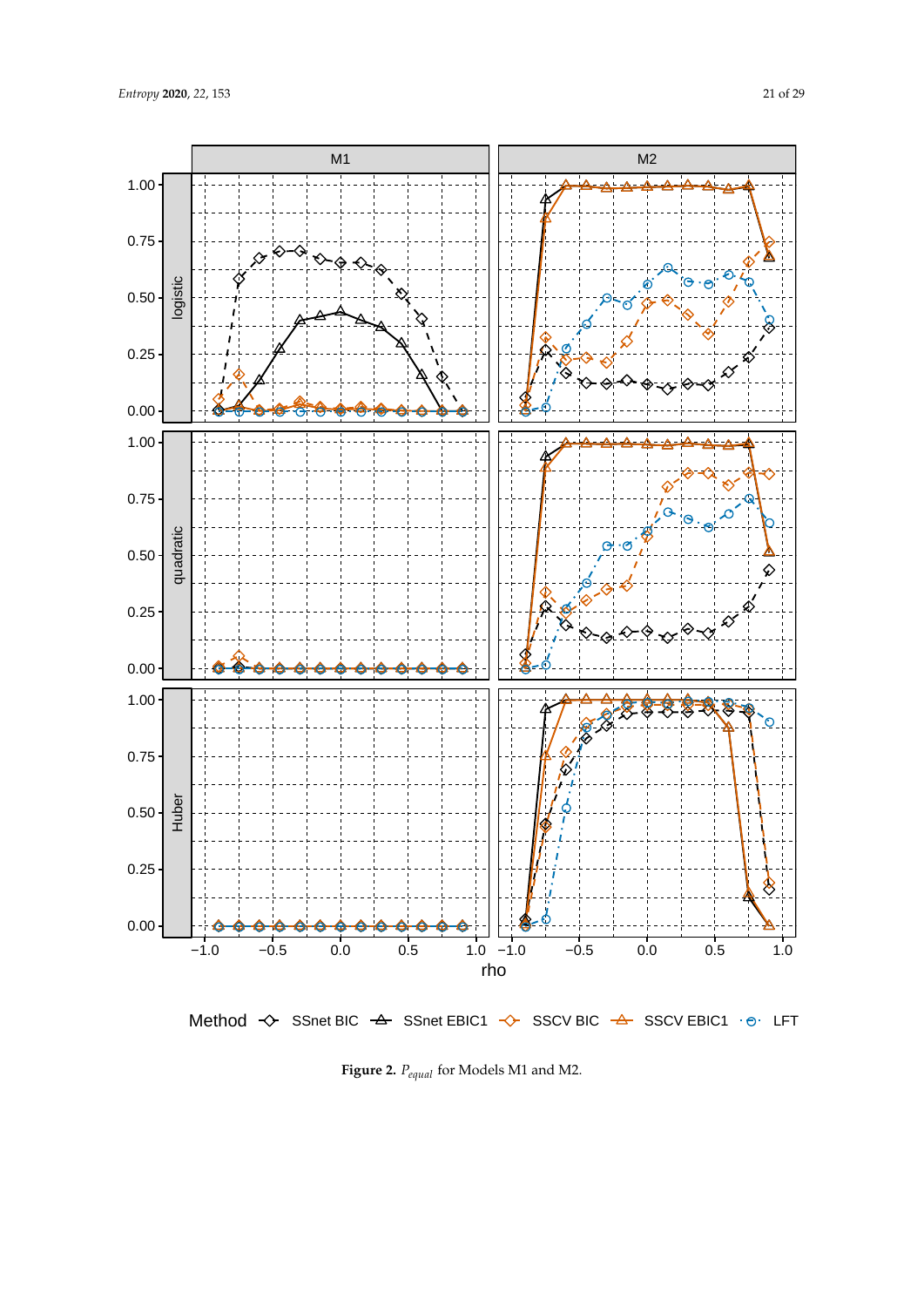'⊗≺শ

Ō

♢

0.75

<span id="page-21-0"></span>1.00

![](_page_21_Figure_1.jpeg)

![](_page_21_Figure_2.jpeg)

Method SSnet BIC SSnet EBIC1 SSCV BIC SSCV EBIC1 ● LFT

**Figure 3.** *Psupset* for Models M1 and M2.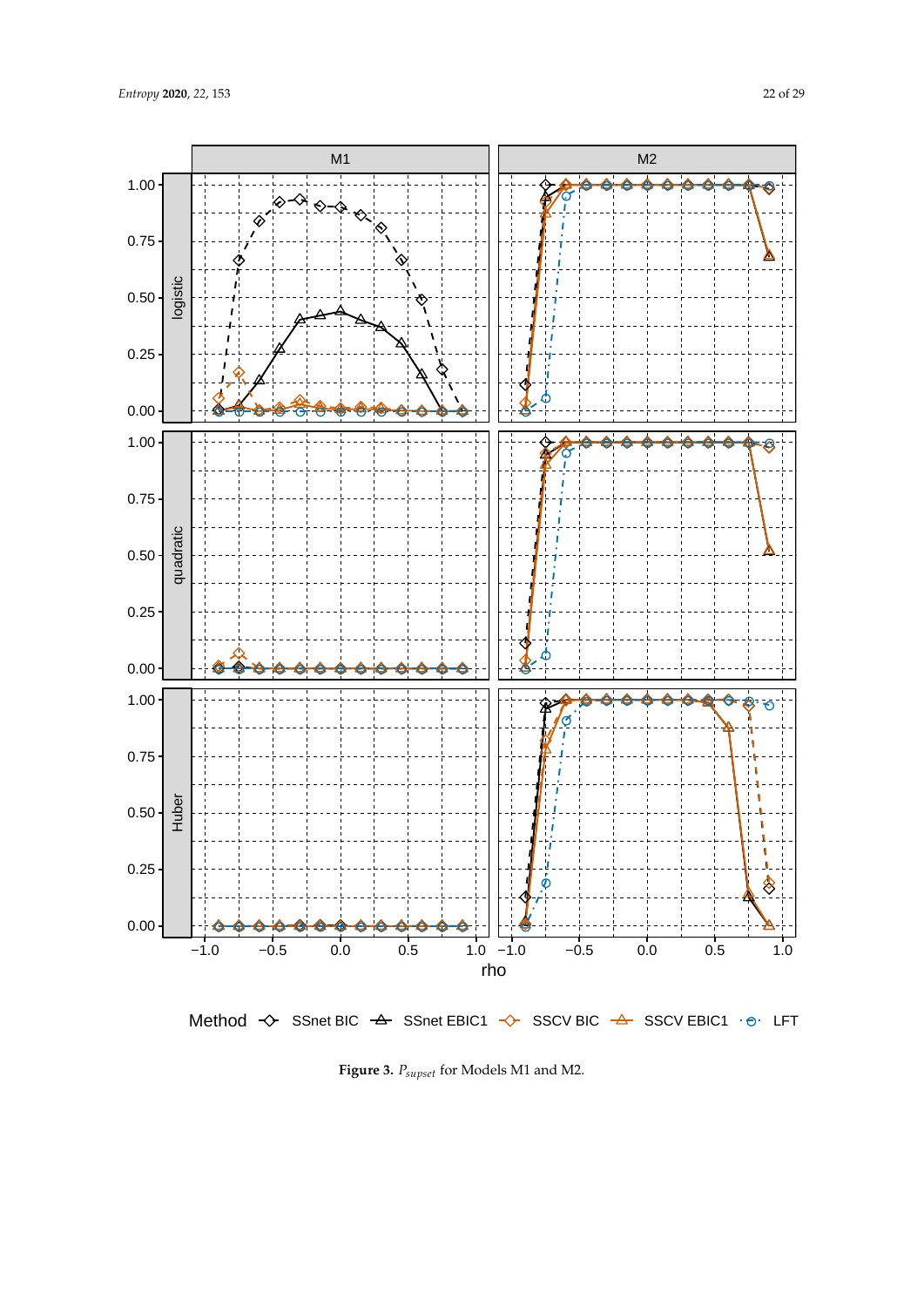<span id="page-22-0"></span>![](_page_22_Figure_2.jpeg)

Method  $\leftrightarrow$  SSnet BIC  $\leftrightarrow$  SSnet EBIC1  $\leftrightarrow$  SSCV BIC  $\leftrightarrow$  SSCV EBIC1  $\cdot \circ$  LFT

![](_page_22_Figure_4.jpeg)

# **7. Discussion**

In the paper, we study the problem of selecting a set of active variables in binary regression model when the number of all predictors *p* is much larger then number of observations *n* and active predictors are sparse among all predictors, i.e., their number is significantly smaller than *p*. We consider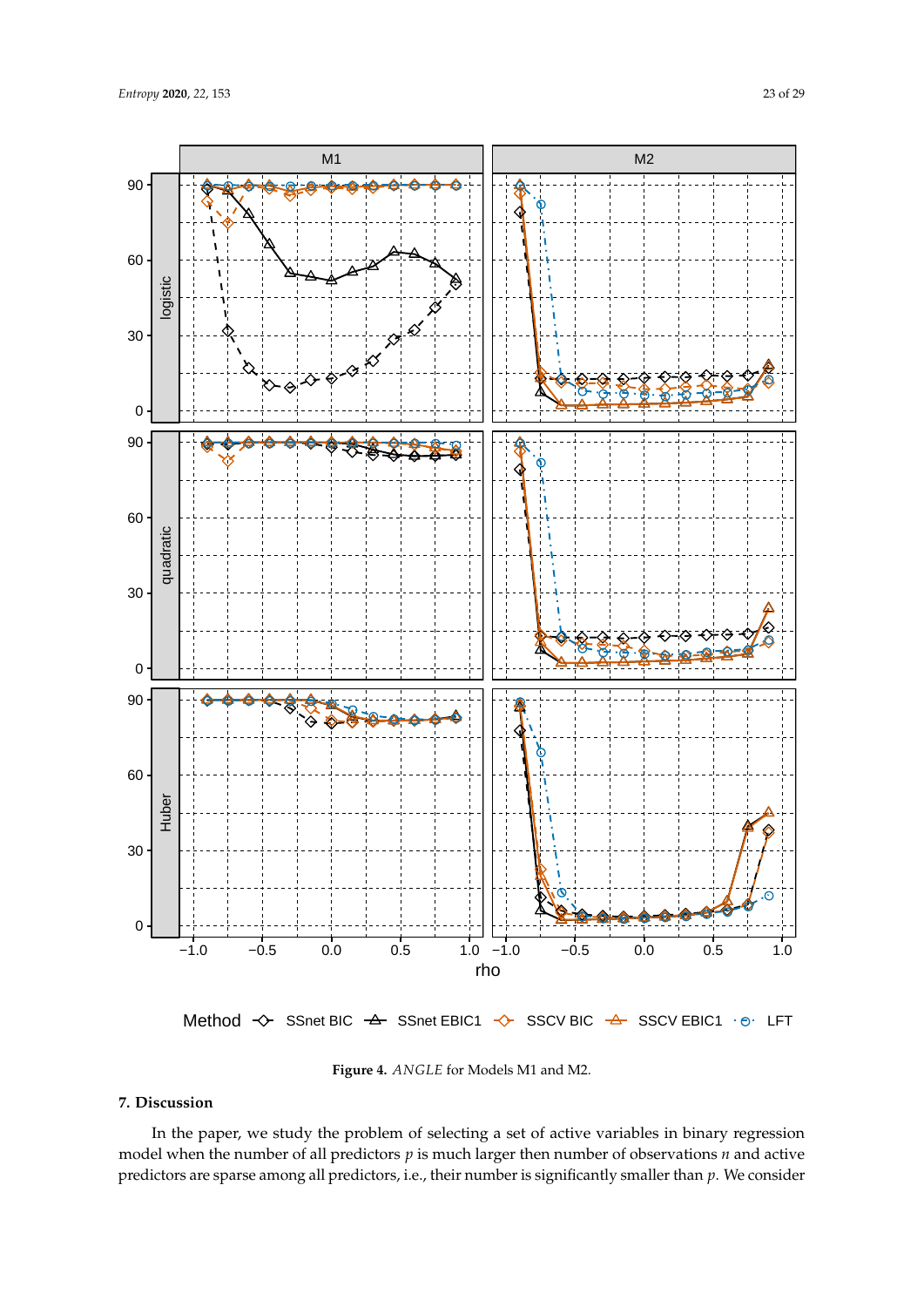a general binary model and fit based on minimization of empirical risk corresponding to a general loss function. This scenario encompasses the common case in practice when the underlying semi-parametric model is misspecified, i.e., the assumed response function is different from the true one. For random predictors, we show that in such a case the two-step procedure based on Lasso consistently estimates the support of pseudo-true vector  $β$ <sup>\*</sup>. Under linear regression conditions and semi-parametric model, this implies consistent recovery of a subset of active predictors. This partly explains why selection procedures perform satisfactorily even when the fitted model is wrong. We show that, by using the two-step procedure, we can successfully reduce the dimension of the model chosen by Lasso. Moreover, for the two-step procedure in the case of random predictors, we do not require restrictive conditions on experimental matrix needed for Lasso support consistency for deterministic predictors such as irrepresentable condition. Our experiments show satisfactory behavior of the proposed SSnet procedure with EBIC1 penalty.

Future research directions include considering the performance of SS procedure without subgaussianity assumption and for practical importance an automatic choice of a penalty for GIC criterion. Moreover, we note the existing challenge of finding a modification of SS procedure that would perform satisfactorily for large correlations is still an open problem. It would also be of interest to find conditions under which weaker than Equation [\(32\)](#page-14-3) would lead to collinearity of *β* and *β* ∗ (see [\[18\]](#page-27-13) for different angle on this problem).

**Author Contributions:** Both authors contributed equally to this work. All authors have read and agreed to the published version of the manuscript.

**Funding:** The research of the second author was partially supported by Polish National Science Center grant 2015/17/*B*/*ST*6/01878.

**Acknowledgments:** The comments by the two referees, which helped to improve presentation of the original version of the manuscript, are gratefully acknowledged.

**Conflicts of Interest:** The authors declare no conflict of interest.

#### <span id="page-23-0"></span>**Appendix A**

Proof of Lemma [1:](#page-7-2)

**Proof.** Observe first that function  $R_n$  is convex as  $\rho$  is convex. Moreover, from the definition of  $\hat{\beta}_L$ , we get the inequality:

<span id="page-23-2"></span>
$$
W_n(\hat{\beta}_L) = R_n(\hat{\beta}_L) - R_n(\beta^*) \le \lambda (||\beta^*||_1 - ||\hat{\beta}_L||_1).
$$
 (A1)

Note that  $v - \beta^* \in B_1(r)$ , as we have:

<span id="page-23-3"></span><span id="page-23-1"></span>
$$
||v - \beta^*||_1 = \frac{||\hat{\beta}_L - \beta^*||_1}{r + ||\hat{\beta}_L - \beta^*||_1} \cdot r \le r.
$$
 (A2)

By definition of  $W_n$ , convexity of  $R_n$ , Equation [\(A2\)](#page-23-1) and definition of *S*, we have:

$$
W(v) = W(v) - W_n(v) + R_n(v) - R_n(\beta^*)
$$
  
\$\leq W(v) - W\_n(v) + u(R\_n(\hat{\beta}\_L) - R\_n(\beta^\*)) \leq S(r) + uW\_n(\hat{\beta}\_L).\$ (A3)

From the convexity of  $l_1$  norm, Equations [\(A1\)](#page-23-2) and [\(A3\)](#page-23-3), equality  $||\beta^*||_1 = ||\beta^*_{s^*}||_1$ , and triangle inequality, it follows that:

$$
W(v) + \lambda ||v||_1 \le W(v) + \lambda u ||\hat{\beta}_L||_1 + \lambda (1 - u)||\beta^*||_1
$$
  
\n
$$
\le S(r) + uW_n(\hat{\beta}_L) + u\lambda (||\hat{\beta}_L||_1 - ||\beta^*||_1) + \lambda ||\beta^*||_1
$$
  
\n
$$
\le S(r) + \lambda ||\beta^*||_1 \le S(r) + \lambda ||\beta^* - v_{s^*}||_1 + \lambda ||v_{s^*}||_1.
$$
 (A4)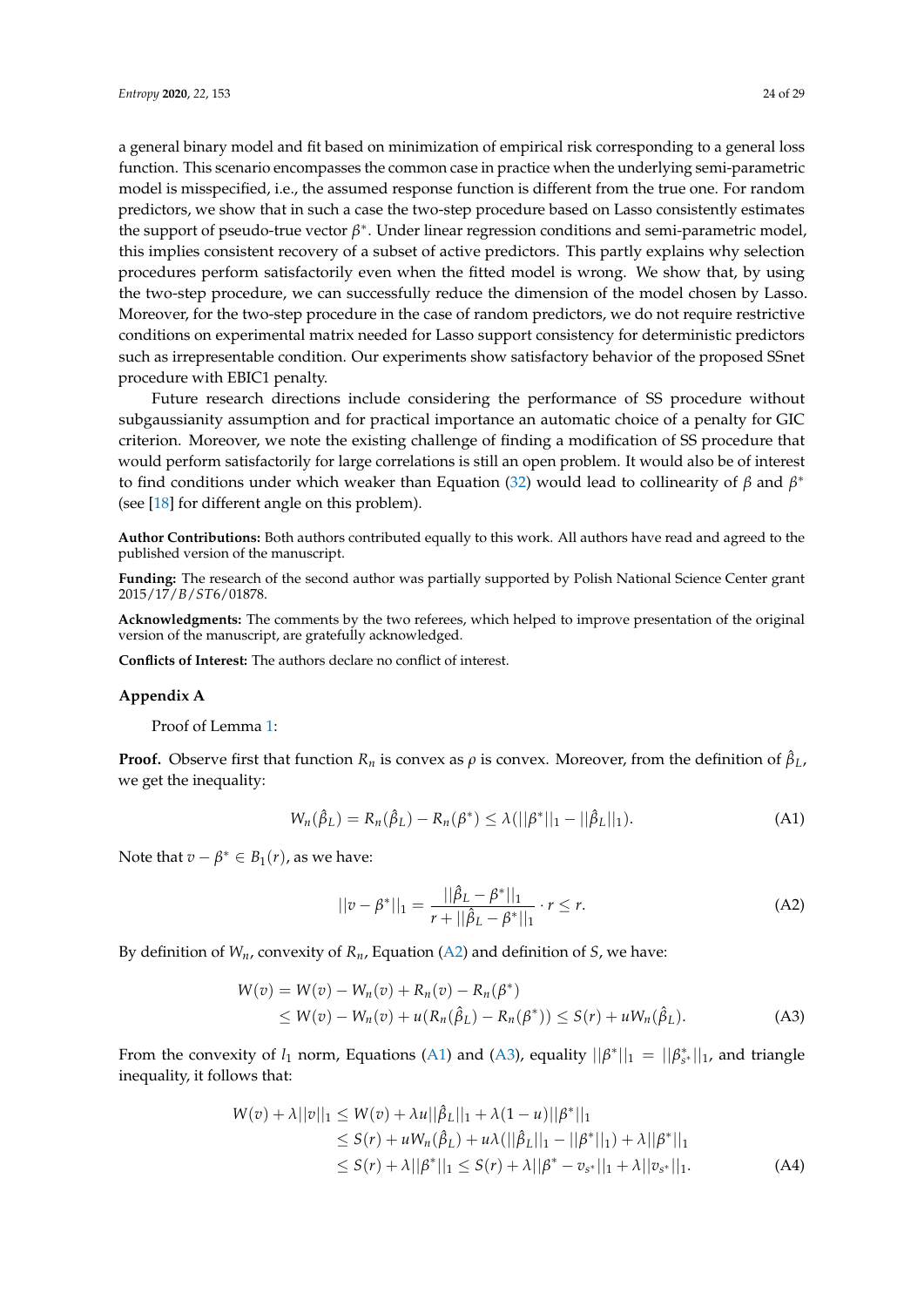Hence,

$$
W(v) + \lambda ||v - \beta^*||_1 = (W(v) + \lambda ||v||_1) + \lambda (||v - \beta^*||_1 - ||v||_1)
$$
  
\n
$$
\leq S(r) + \lambda ||\beta^* - v_{s^*}||_1 + \lambda ||v_{s^*}||_1 + \lambda (||v - \beta^*||_1 - ||v||_1) = S(r) + 2\lambda ||\beta^* - v_{s^*}||_1.
$$

 $\Box$ 

We prove now Lemma [A1](#page-24-0) needed in the proof of Lemma [2](#page-7-0) below.

<span id="page-24-0"></span>**Lemma A1.** Assume that  $S \sim Subg(\sigma^2)$  and T is a random variable such that  $|T| \leq M$ , where M is some *positive constant and S and T are independent. Then, ST*  $\sim$  *Subg* $(M^2\sigma^2).$ 

**Proof.** Observe that:

$$
Ee^{tST} = E(E(e^{tST}|T)) \le Ee^{\frac{t^2T^2\sigma^2}{2}} \le e^{\frac{t^2M^2\sigma^2}{2}}.
$$

 $\Box$ 

Proof of Lemma [2.](#page-7-0)

**Proof.** From the Chebyshev inequality (first inequality below), symmetrization inequality (see Lemma 2.3.1 of [\[29\]](#page-27-23)) and Talagrand–Ledoux inequality ([\[30\]](#page-27-24), Theorem 4.12), we have for  $t > 0$  and  $(\varepsilon_i)_{i=1,...,n}$ being Rademacher variables independent of  $(X_i)_{i=1,\dots,n}$ :

$$
P(S(r) > t) \le \frac{ES(r)}{t}
$$
  
\n
$$
\le \frac{2}{tn} E \sup_{b \in R^{pn}: b - \beta^* \in B_1(r)} \left| \sum_{i=1}^n \varepsilon_i (\rho(X_i^T b, Y_i) - \rho(X_i^T \beta^*, Y_i)) \right|
$$
  
\n
$$
\le \frac{4L}{tn} E \sup_{b \in R^{pn}: b - \beta^* \in B_1(r)} \left| \sum_{i=1}^n \varepsilon_i X_i^T (b - \beta^*) \right|.
$$
 (A5)

We observe that  $\varepsilon_i X_{ij} \sim Subg(\sigma_{jn}^2)$  in view of Lemma [A1.](#page-24-0) Hence, using independence, we obtain *n* ∑  $\sum_{i=1}^{n} \varepsilon_i X_{ij} \sim Subg(n\sigma_{jn}^2)$  and thus  $\sum_{i=1}^{n}$  $\sum\limits_{i=1}^{\infty} \varepsilon_i X_{ij} \sim Subg(ns_n^2)$ . Applying Hölder inequality and the following inequality (see Lemma 2.2 of [\[37\]](#page-28-3)):

<span id="page-24-2"></span><span id="page-24-1"></span>
$$
E\left\|\sum_{i=1}^{n}\varepsilon_{i}X_{ij}\right\|_{\infty}\leq\sqrt{n}s_{n}\sqrt{2\ln(2p_{n})}\leq2s_{n}\sqrt{n\ln(p_{n}\vee2)}\tag{A6}
$$

we have:

$$
\frac{4L}{tn}E \sup_{b \in R^{pn}: b - \beta^* \in B_1(r)} \left| \sum_{i=1}^n \varepsilon_i X_i^T (b - \beta^*) \right| \leq \frac{4Lr}{t} E \max_{j \in \{1, \dots, p_n\}} \left| \frac{1}{n} \sum_{i=1}^n \varepsilon_i X_{ij} \right|
$$

$$
\leq \frac{8Lrs_n \sqrt{\log(p_n \vee 2)}}{t \sqrt{n}}.
$$

From this, Part [1](#page-7-3) follows. In the proofs of Parts [2](#page-7-4) and [3,](#page-7-5) the first inequalities are the same as in Equation [\(A5\)](#page-24-1) with supremums taken on corresponding sets. Using Cauchy–Schwarz inequality, inequality  $||v||_2 \le \sqrt{|v|} ||v||_{\infty}$ , inequality  $||v_\pi||_\infty \le ||v||_\infty$  for  $\pi \subseteq \{1,\ldots,p_n\}$ , and Equation [\(A6\)](#page-24-2) yields: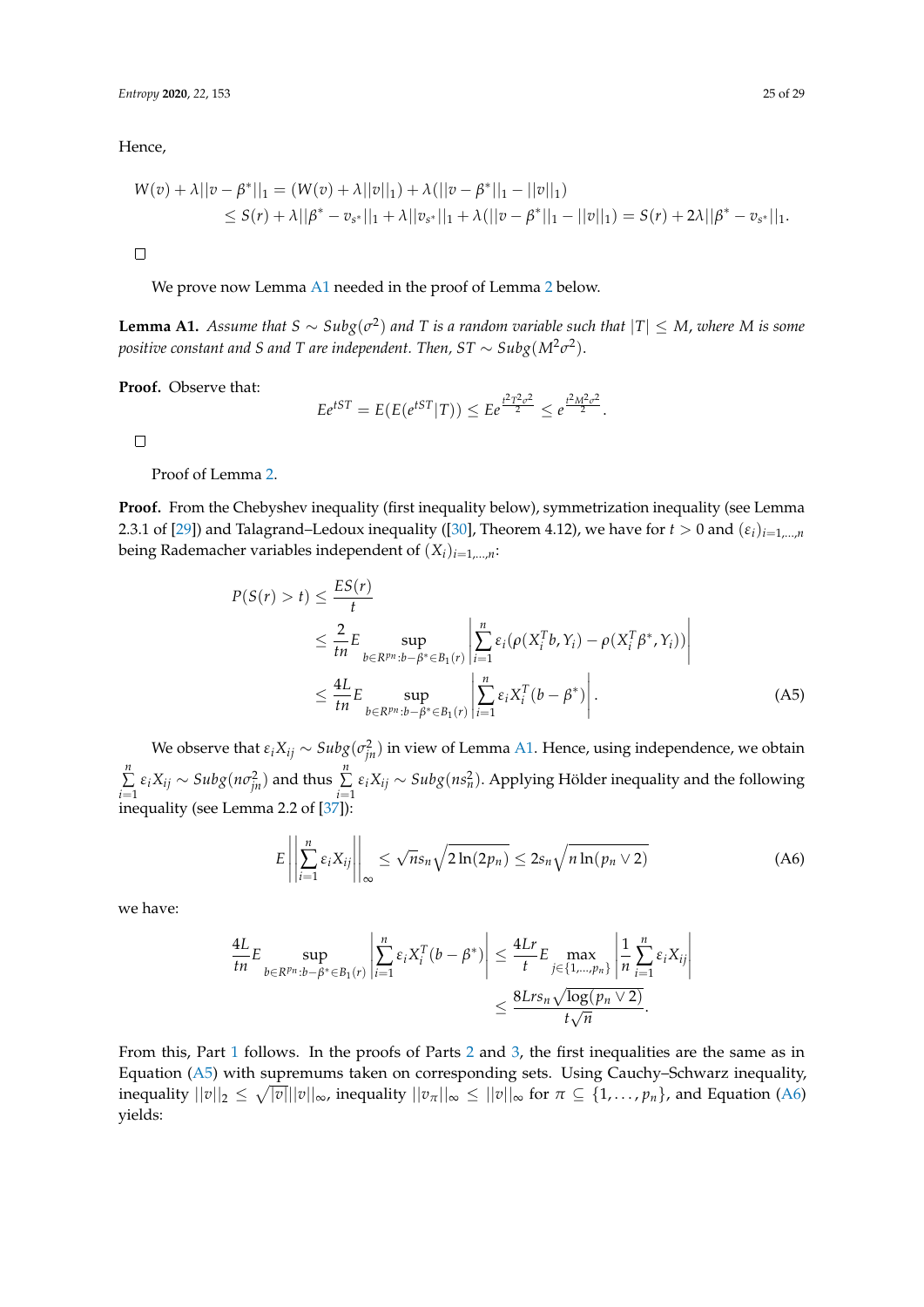$$
P(S_1(r) \ge t) \le \frac{4L}{nt} E \sup_{b \in D_1 \colon b - \beta^* \in B_2(r)} \left| \sum_{i=1}^n \varepsilon_i X_i^T (b - \beta^*) \right|
$$
  
\n
$$
\le \frac{4Lr}{nt} E \max_{\pi \subseteq \{1, \dots, p_n\}, |\pi| \le k_n} \left| \left| \sum_{i=1}^n \varepsilon_i X_{i,\pi} \right| \right|_2
$$
  
\n
$$
\le \frac{4Lr}{nt} E \max_{\pi \subseteq \{1, \dots, p_n\}, |\pi| \le k_n} \sqrt{|\pi|} \left| \left| \sum_{i=1}^n \varepsilon_i X_{i,\pi} \right| \right|_{\infty}
$$
  
\n
$$
\le \frac{4Lr\sqrt{k_n}}{nt} E \left| \left| \sum_{i=1}^n \varepsilon_i X_i \right| \right|_{\infty} \le \frac{8Lr}{t\sqrt{n}} \sqrt{k_n} s_n \sqrt{\ln(p_n \vee 2)}.
$$

Similarly for  $S_2(r)$ , using Cauchy–Schwarz inequality,  $||v_\pi||_2 \le ||v_{s^*}||_2$ , which is valid for  $\pi \subseteq s^*$ ,  $\Delta$  *Simuariy for*  $s_2(r)$ *, using Cauchy–Schwarz inequality,*  $||v_{\pi}||_2 \le ||v_{s^*}||_2$ , which is vertically  $E|Z| \le \sqrt{EZ^2} \le \sigma$  for  $Z \sim Subg(\sigma^2)$ , we obtain:

$$
P(S_2(r) \ge t) \le \frac{4L}{nt} E \sup_{b \in D_2 \,:\, b - \beta^* \in B_2(r)} \left| \sum_{i=1}^n \varepsilon_i X_i^T (b - \beta^*) \right|
$$
  

$$
\le \frac{4Lr}{nt} E \max_{\pi \subseteq s^*} \left| \left| \sum_{i=1}^n \varepsilon_i X_{i,\pi} \right| \right|_2 \le \frac{4Lr}{nt} E \left| \left| \sum_{i=1}^n \varepsilon_i X_{i,s^*} \right| \right|_2
$$
  

$$
\le \frac{4Lr}{nt} \sqrt{E \left| \left| \sum_{i=1}^n \varepsilon_i X_{i,s^*} \right| \right|_2^2} = \frac{4Lr}{nt} \sqrt{\sum_{j \in s^*} E \left( \sum_{i=1}^n \varepsilon_i X_{ij} \right)^2} \le \frac{4Lr}{\sqrt{nt}} \sqrt{|s^*|} s_n.
$$

 $\Box$ 

Proof of Lemma [3.](#page-8-1)

**Proof.** Let *u* and *v* be defined as in Lemma [1.](#page-7-2) Observe that  $||v - \beta^*||_1 \le r/2$  is equivalent to  $||\hat{\beta}_L - \beta^*||_1$  ≤ *r*, as the function  $f(x) = rx/(x+r)$  is increasing,  $f(r) = r/2$  and  $f(||\hat{\beta}_L - \beta^*||_1)$  =  $||v - \beta^*||_1$ . Let  $C = 1/(4 + \varepsilon)$ . We consider two cases:

 $(|i)| |v_{s^*} - \beta_{s^*}^*||_1 \leq Cr.$ 

In this case, from the basic inequality (Lemma [1\)](#page-7-2), we have:

$$
||v - \beta^*||_1 \leq \lambda^{-1}(W(v) + \lambda ||v - \beta^*||_1) \leq \lambda^{-1}S(r) + 2||v_{s^*} - \beta^*_{s^*}||_1 \leq \bar{C}r + 2Cr = \frac{r}{2}.
$$

 $(iii)$   $||v_{s^*} - \beta_{s^*}^*||_1 > Cr.$ 

Note that  $||v_{s^{*c}}||_1 < (1 - C)r$ , otherwise we would have  $||v - \beta^*||_1 > r$ , which contradicts Equation [\(A2\)](#page-23-1) in proof of Lemma [1.](#page-7-2) Now, we observe that  $v - \beta^* \in C_{\epsilon}$ , as we have from definition of *C* and assumption for this case:

$$
||v_{s^{*c}}||_1 < (1-C)r = (3+\varepsilon)Cr < (3+\varepsilon)||v_{s^*} - \beta_{s^*}^*||_1.
$$

By inequality between  $l_1$  and  $l_2$  norms, the definition of  $\kappa_H(\varepsilon)$ , inequality  $ca^2/4 + b^2/c \ge ab$ , and margin Condition [\(MC\)](#page-5-1) (which holds because  $v - \beta^* \in B_1(r) \subseteq B_1(\delta)$  in view of Equation [\(A2\)](#page-23-1)), we conclude that: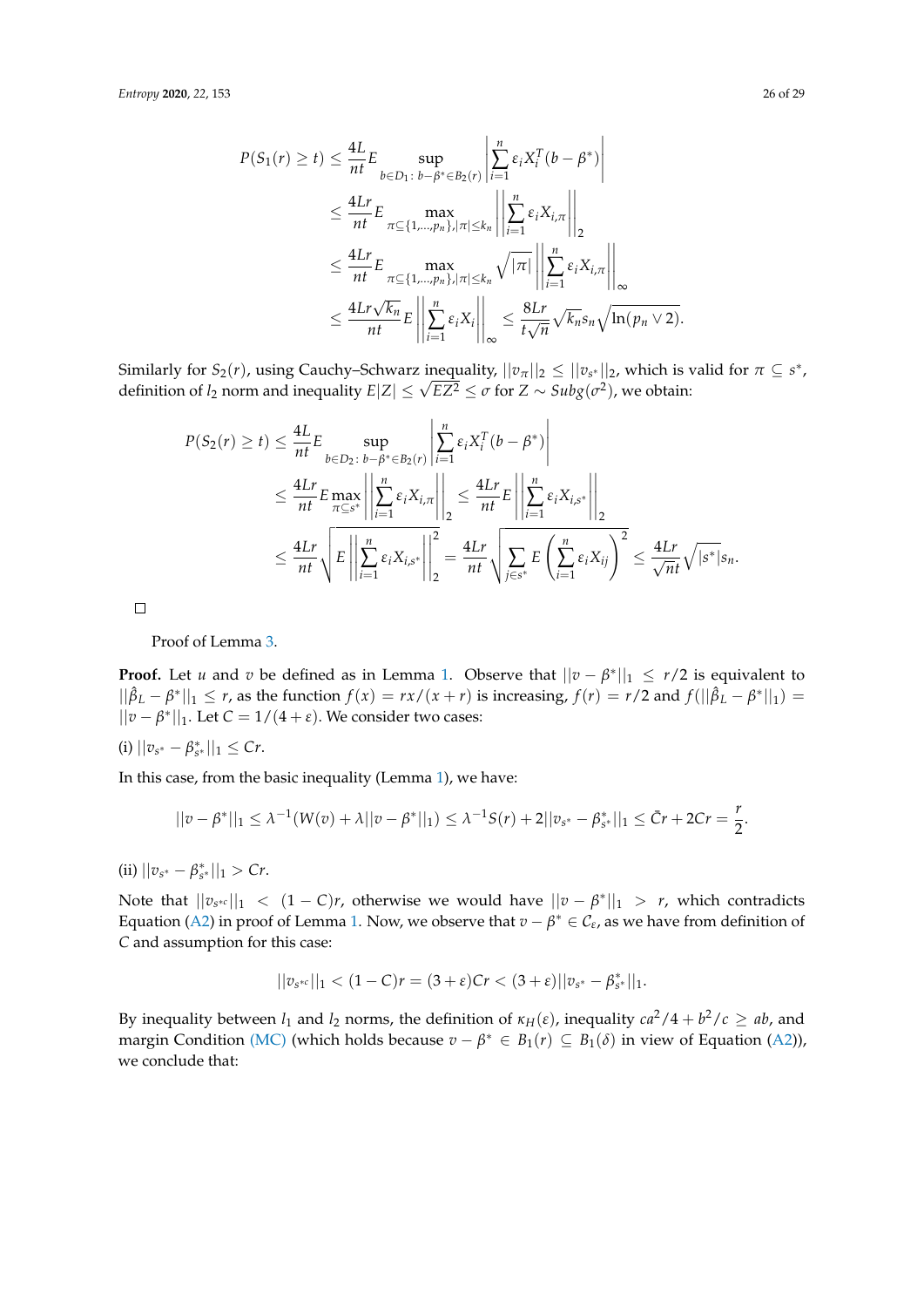$$
||v_{s^*} - \beta_{s^*}^*||_1 \le \sqrt{|s^*|}||v_{s^*} - \beta_{s^*}^*||_2 \le \sqrt{|s^*|}||v - \beta^*||_2
$$
 (A7)

$$
\leq \sqrt{|s^*|} \sqrt{\frac{(v - \beta^*)^T H (v - \beta^*)}{\kappa_H(\varepsilon)}}
$$
\n
$$
\leq \frac{\vartheta (v - \beta^*)^T H (v - \beta^*)}{4\lambda} + \frac{|s^*| \lambda}{\vartheta \kappa_H(\varepsilon)} \leq \frac{W(v)}{2\lambda} + \frac{|s^*| \lambda}{\vartheta \kappa_H(\varepsilon)}.
$$
\n(A8)

Hence, from the basic inequality (Lemma [1\)](#page-7-2) and the inequality above, it follows that:

$$
W(v) + \lambda ||v - \beta^*||_1 \leq S(r) + 2\lambda ||v_{s^*} - \beta^*_{s^*}||_1 \leq S(r) + W(v) + \frac{2|s^*|}{\theta \kappa_H(\varepsilon)}.
$$

Subtracting *W*(*v*) from both sides of the above inequality and using the assumption on *S*, the bound on |*s* ∗ |, and the definition of *C*˜ yields:

$$
||v - \beta^*||_1 \leq \frac{S(r)}{\lambda} + \frac{2|s^*|\lambda}{\vartheta \kappa_H(\varepsilon)} \leq \bar{C}r + \frac{2|s^*|\lambda}{\vartheta \kappa_H(\varepsilon)} \leq (\bar{C} + \tilde{C})r = \frac{r}{2}.
$$

 $\Box$ 

Proof of Remark [1.](#page-11-2)

**Proof.** Condition  $\liminf_{n\to\infty}$  $\frac{D_na_n}{k_n\log(2p_n)}>1$  is equivalent to the condition that exists some  $u>0$  that for almost all *n* we have:

 $D_n a_n - (1 + u)k_n \log(2p_n) > 0.$ 

(1) We observe that, if

$$
Aa_n-(1+u)k_n\log(2p_n)>0,
$$

then the above condition is satisfied. For BIC, we have:

$$
A\log n > (1+u)k_n\log(2p_n) > 0,
$$

which is equivalent to the condition (1) of the Remark.

(2) We observe that using inequalities  $k_n \leq C$ ,  $2A\gamma - (1 + u)C \geq 0$  and  $p_n \geq 1$  yields for  $n > 2^{\frac{(1+u)C}{A}}$ :

$$
A(\log n + 2\gamma \log p_n) - (1 + u)k_n \log(2p_n) \ge A(\log n + 2\gamma \log p_n) - (1 + u)C \log(2p_n)
$$
  
=  $(2A\gamma - (1 + u)C) \log p_n + A \log n - (1 + u)C \log 2 \ge A \log n - (1 + u)C \log 2 > 0.$ 

(3) In this case, we check similarly as in (2) that

$$
A(\log n + 2\gamma \log p_n) - (1 + u)k_n \log(2p_n) \ge A(\log n + 2\gamma \log p_n) - (1 + u)C \log(2p_n)
$$
  
=  $(2A\gamma - (1 + u)C) \log p_n + A \log n - (1 + u)C \log 2 > 0$ 

 $\Box$ 

### **References**

- <span id="page-26-0"></span>1. Cover, T.; Thomas, J. *Elements of Information Theory*; Wiley: Hoboken, NJ, USA, 2006.
- <span id="page-26-1"></span>2. Bühlmann, P.; van de Geer, S. *Statistics for High-dimensional Data*; Springer: New York, NY, USA, 2011.
- 3. van de Geer, S. *Estimation and Testing Under Sparsity*; Lecture Notes in Mathematics; Springer: New York, NY, USA, 2009.
- <span id="page-26-2"></span>4. Hastie, T.; Tibshirani, R.; Wainwright, M. *Statistical Learning with Sparsity*; Springer: New York, NY, USA, 2015.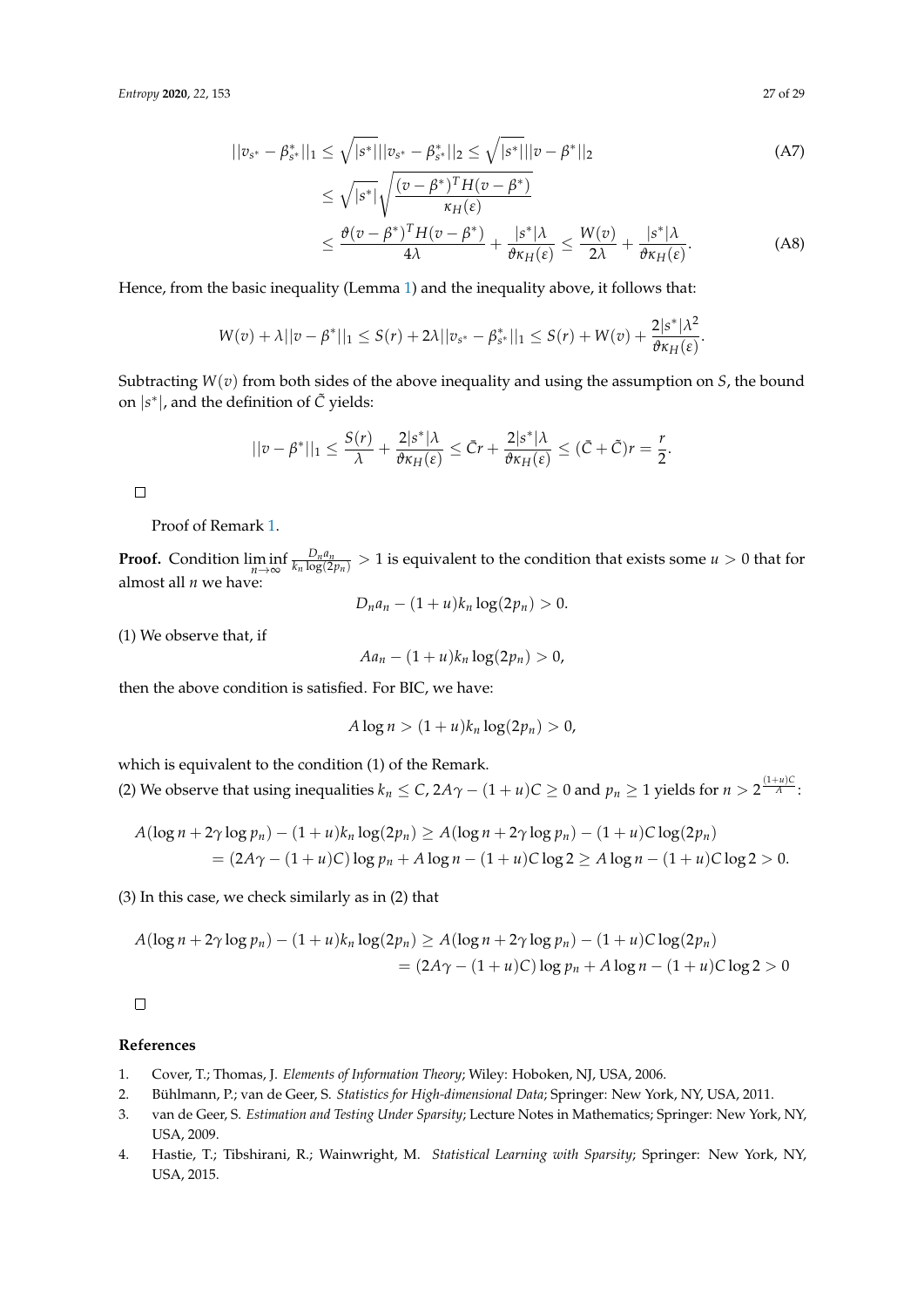- <span id="page-27-0"></span>5. Li, K.; Duan, N. Regression analysis under link violation. *Ann. Stat.* **1989**, *17*, 1009–1052. [\[CrossRef\]](http://dx.doi.org/10.1214/aos/1176347254)
- <span id="page-27-1"></span>6. Kubkowski, M.; Mielniczuk, J. Active set of predictors for misspecified logistic regression. *Statistics* **2017**, *51*, 1023–1045. [\[CrossRef\]](http://dx.doi.org/10.1080/02331888.2017.1290096)
- <span id="page-27-2"></span>7. Kubkowski, M.; Mielniczuk, J. Projections of a general binary model on logistic regrssion. *Linear Algebra Appl.* **2018**, *536*, 152–173. [\[CrossRef\]](http://dx.doi.org/10.1016/j.laa.2017.09.013)
- <span id="page-27-3"></span>8. Kubkowski, M. Misspecification of Binary Regression Model: Properties and Inferential Procedures. Ph.D. Thesis, Warsaw University of Technology, Warsaw, Poland, 2019.
- <span id="page-27-4"></span>9. Lu, W.; Goldberg, Y.; Fine, J. On the robustness of the adaptive lasso to model misspecification. *Biometrika* **2012**, *99*, 717–731. [\[CrossRef\]](http://dx.doi.org/10.1093/biomet/ass027) [\[PubMed\]](http://www.ncbi.nlm.nih.gov/pubmed/25294946)
- <span id="page-27-5"></span>10. Brillinger, D. A Generalized linear model with 'gaussian' regressor variables. In *A Festschfrift for Erich Lehmann*; Wadsworth International Group: Belmont, CA, USA, 1982; pp. 97–113.
- <span id="page-27-6"></span>11. Ruud, P. Suffcient conditions for the consistency of maximum likelihood estimation despite misspecifcation of distribution in multinomial discrete choice models. *Econometrica* **1983**, *51*, 225–228. [\[CrossRef\]](http://dx.doi.org/10.2307/1912257)
- <span id="page-27-7"></span>12. Yi, C.; Huang, J. Semismooth Newton coordinate descent algorithm for elastic-net penalized Huber loss regression and quantile regression. *J. Comput. Graph. Stat.* **2017**. [\[CrossRef\]](http://dx.doi.org/10.1080/10618600.2016.1256816)
- <span id="page-27-8"></span>13. White, W. Maximum likelihood estimation of misspecified models. *Econometrica* **1982**, *50*, 1–25. [\[CrossRef\]](http://dx.doi.org/10.2307/1912526)
- <span id="page-27-9"></span>14. Vuong, Q. Likelihood ratio testts for model selection and not-nested hypotheses. *Econometrica* **1989**, *57*, 307–333. [\[CrossRef\]](http://dx.doi.org/10.2307/1912557)
- <span id="page-27-10"></span>15. Bickel, P.; Ritov, Y.; Tsybakov, A. Simultaneous analysis of Lasso and Dantzig selector. *Ann. Stat.* **2009**, *37*, 1705–1732. [\[CrossRef\]](http://dx.doi.org/10.1214/08-AOS620)
- <span id="page-27-11"></span>16. Negahban, S.N.; Ravikumar, P.; Wainwright, M.J.; Yu, B. A unified framework for high-dimensional analysis of *M*-estimators with decomposable regularizers. *Stat. Sci.* **2012**, *27*, 538–557. [\[CrossRef\]](http://dx.doi.org/10.1214/12-STS400)
- <span id="page-27-12"></span>17. Pokarowski, P.; Mielniczuk, J. Combined  $\ell_1$  and greedy  $\ell_0$  penalized least squares for linear model selection. *J. Mach. Learn. Res.* **2015**, *16*, 961–992.
- <span id="page-27-13"></span>18. Hall, P.; Li, K.C. On almost Linearity of Low Dimensional Projections from High Dimensional Data. *Ann. Stat.* **1993**, *21*, 867–889. [\[CrossRef\]](http://dx.doi.org/10.1214/aos/1176349155)
- <span id="page-27-14"></span>19. Chen, J.; Chen, Z. Extended bayesian information criterion for model selection with large model spaces. *Biometrika* **2008**, *95*, 759–771. [\[CrossRef\]](http://dx.doi.org/10.1093/biomet/asn034)
- <span id="page-27-16"></span><span id="page-27-15"></span>20. Chen, J.; Chen, Z. Extended BIC for small-n-large-p sparse GLM. *Stat. Sin.* **2012**, *22*, 555–574. [\[CrossRef\]](http://dx.doi.org/10.5705/ss.2010.216)
- 21. Mielniczuk, J.; Szymanowski, H. Selection consistency of Generalized Information Criterion for sparse logistic model. In *Stochastic Models, Statistics and Their Applications*; Steland, A., Rafajłowicz, E., Szajowski, K., Eds.; Springer: Cham, Switzerland, 2015; Volume 122, pp. 111–118.
- <span id="page-27-17"></span>22. Vershynin, R. Introduction to the non-asymptotic analysis of random matrices. In *Compressed Sensing, Theory and Applications*; Cambridge University Press: Cambridge, UK, 2012; pp. 210–268.
- <span id="page-27-18"></span>23. Fan, J.; Xue, L.; Zou, H. Supplement to "Strong Oracle Optimality of Folded Concave Penalized Estimation". 2014. Available online: <NIHMS649192-supplement-suppl.pdf> (accessed on 25 January 2020).
- 24. Fan, J.; Xue, L.; Zou, H. Strong Oracle Optimality of folded concave penalized estimation. *Ann. Stat.* **2014**, *43*, 819–849. [\[CrossRef\]](http://dx.doi.org/10.1214/13-AOS1198)
- <span id="page-27-19"></span>25. Bach, F. Self-concordant analysis for logistic regression. *Electron. J. Stat.* **2010**, *4*, 384–414. [\[CrossRef\]](http://dx.doi.org/10.1214/09-EJS521)
- <span id="page-27-20"></span>26. Akaike, H. Statistical predictor identification. *Ann. Inst. Stat. Math.* **1970**, *22*, 203–217. [\[CrossRef\]](http://dx.doi.org/10.1007/BF02506337)
- <span id="page-27-21"></span>27. Schwarz, G. Estimating the Dimension of a Model. *Ann. Stat.* **1978**, *6*, 461–464. [\[CrossRef\]](http://dx.doi.org/10.1214/aos/1176344136)
- <span id="page-27-22"></span>28. Kim, Y.; Jeon, J. Consistent model selection criteria for quadratically supported risks. *Ann. Stat.* **2016**, *44*, 2467–2496. [\[CrossRef\]](http://dx.doi.org/10.1214/15-AOS1413)
- <span id="page-27-23"></span>29. van der Vaart, A.W.; Wellner, J.A. *Weak Convergence and Empirical Processes with Applications to Statistics*; Springer: New York, NY, USA, 1996.
- <span id="page-27-24"></span>30. Ledoux, M.; Talagrand, M. *Probability in Banach Spaces: Isoperimetry and Processes*; Springe: New York, NY, USA, 1991.
- <span id="page-27-25"></span>31. Huang, J.; Ma, S.; Zhang, C. Adaptive Lasso for sparse high-dimensional regression models. *Stat. Sin.* **2008**, *18*, 1603–1618.
- <span id="page-27-26"></span>32. Tibshirani, R. The lasso problem and uniqueness. *Electron. J. Stat.* **2013**, *7*, 1456–1490. [\[CrossRef\]](http://dx.doi.org/10.1214/13-EJS815)
- <span id="page-27-27"></span>33. Zhou, S. Thresholded Lasso for high dimensional variable selection and statistical estimation. *arXiv* **2010**, arXiv:1002.1583